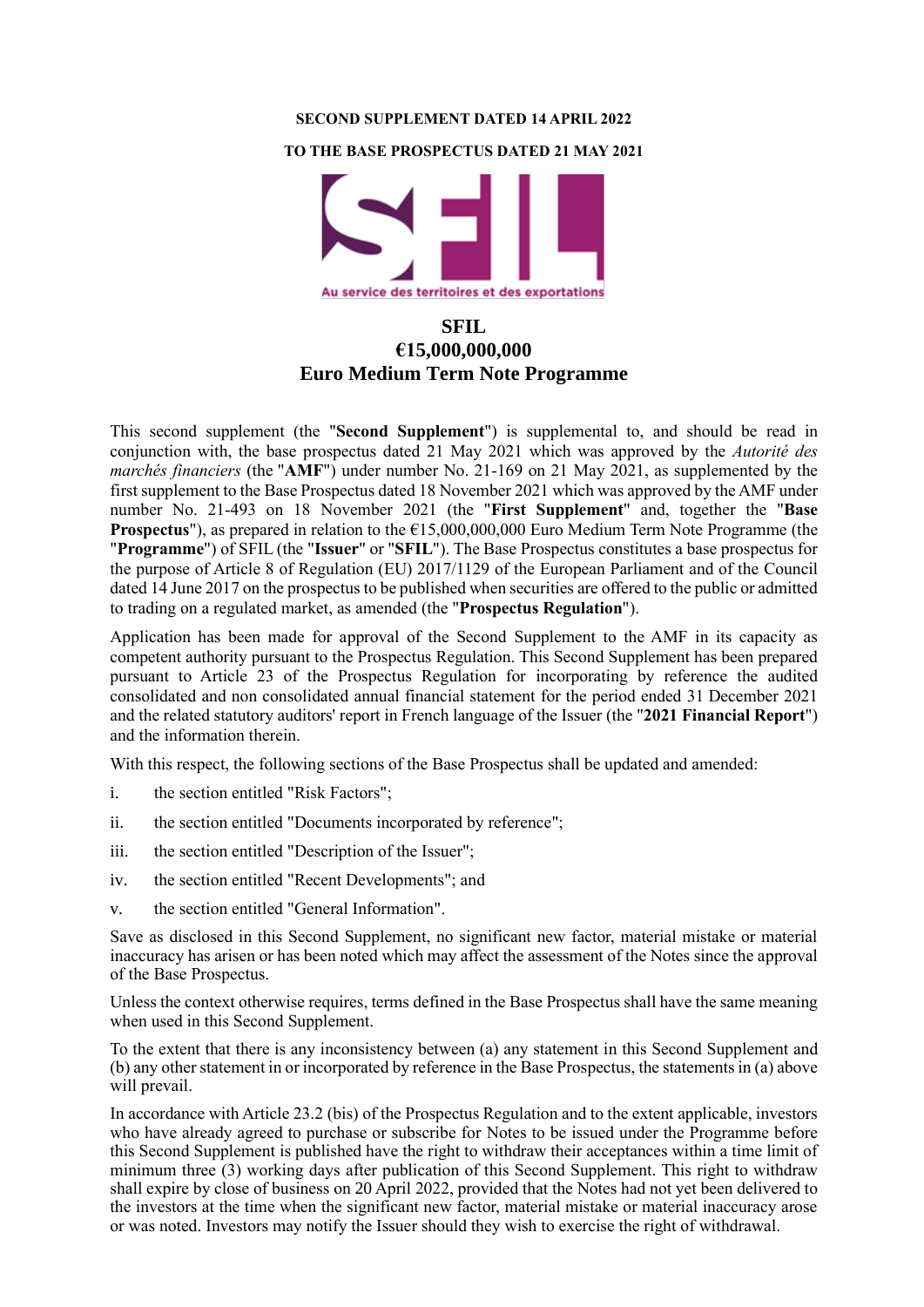Copies of this Second Supplement (a) may be obtained, free of charge, at the registered office of the Issuer (1-3, rue du Passeur de Boulogne 92130 Issy-les-Moulineaux, France) during normal business hours and (b) will be available on the website of the AMF (www.amf-france.org) and of the Issuer (www.sfil.fr) so long as any of the Notes are outstanding.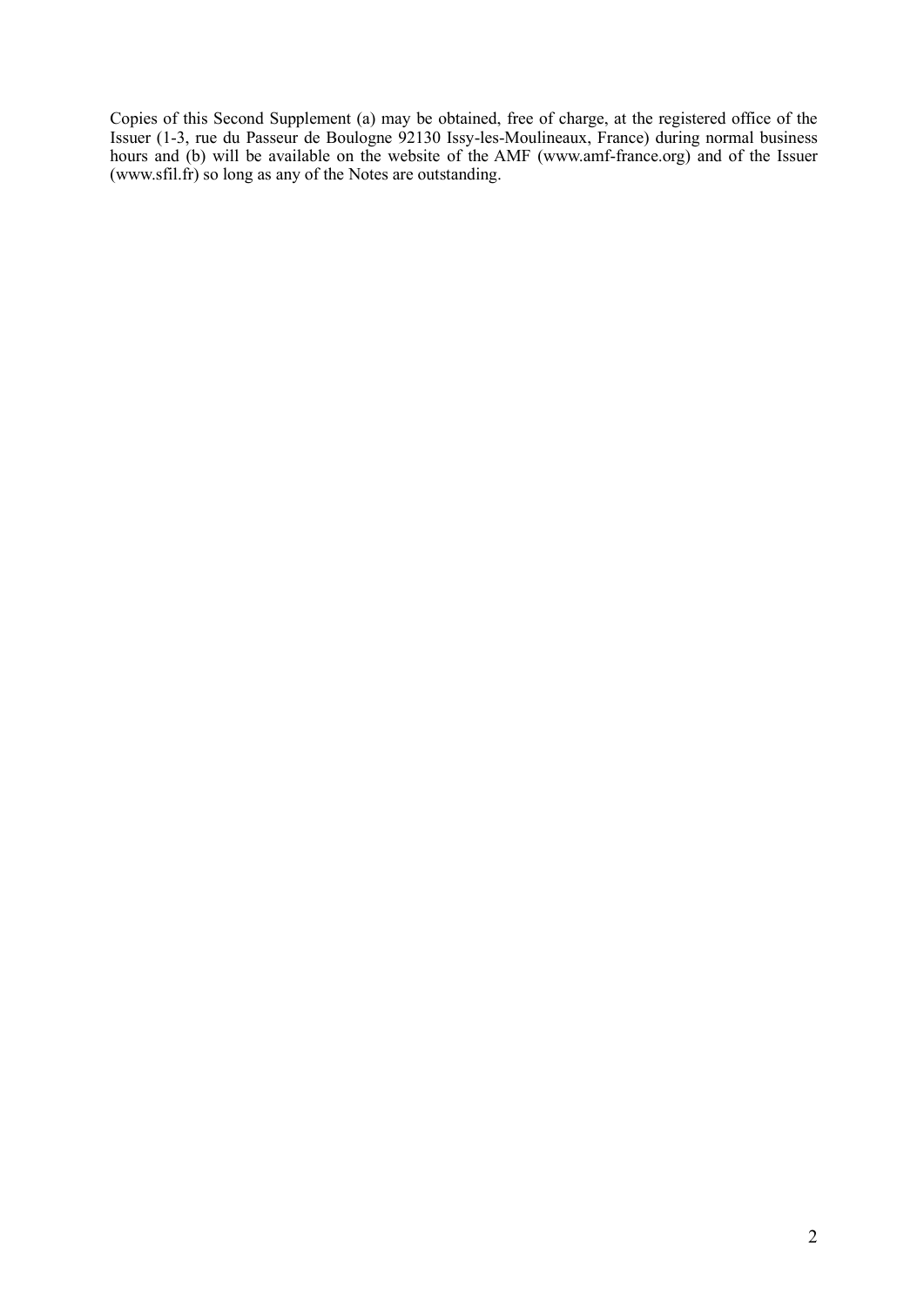# **TABLE OF CONTENTS**

| PERSON RESPONSIBLE FOR THE INFORMATION GIVEN IN THE SECOND SUPPLEMENT 26 |  |
|--------------------------------------------------------------------------|--|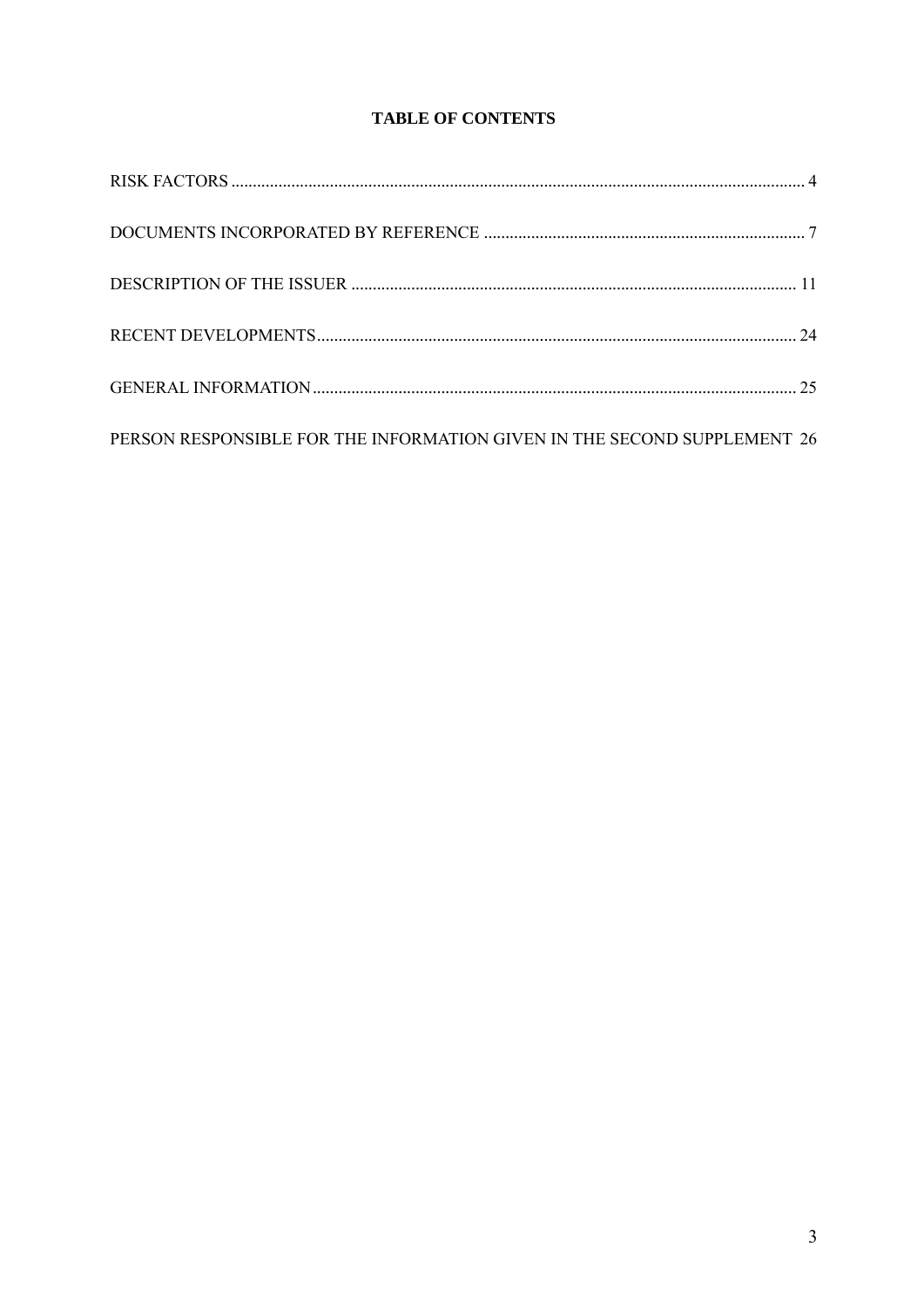#### **RISK FACTORS**

<span id="page-3-0"></span>The section entitled "**Risk Factors**" on pages 16 to 36 of the Base Prospectus, as amended by the First Supplement, is amended as follows:

• The second and third sentences of the first paragraph of the risk factor entitled "**1.1 Risks arising from implementation of Basel III Risk-Weighted Asset Framework**" of the section entitled "**I. RISKS RELATING TO THE ISSUER AND ITS OPERATIONS**" on page 17 are deleted and replaced as follows:

"As of 31 December 2021, SFIL's capital level is high (CET1 capital ratio: 34.6%; total capital ratio: 35.3%) given its solvency minimum requirements set by the European Central Bank as per the Supervisory Review and Evaluation Process exercise (CET1 capital: 7.75%; total capital: 11.25%). As of 31 December 2021, SFIL's leverage ratio is 9% and exceeds the minimum 3% requirement."

The last sentence of the third paragraph of the risk factor entitled "1.3 Risks relating to any **litigation with a counterparty/borrower or tax authority**" of the section entitled "**I. RISKS RELATING TO THE ISSUER AND ITS OPERATIONS**" on page 19 of the Base Prospectus is deleted and replaced as follows:

"As an illustration, the amount of tax liabilities and provisions for pending legal issues is EUR 3 million as of 31 December 2021".

• The risk factor entitled "**2.1 Risk of default**" of the section entitled "**I. RISKS RELATING TO THE ISSUER AND ITS OPERATIONS**" on pages 19 to 22 of the Base Prospectus is deleted and replaced as follows:

"Credit risk represents the potential loss that SFIL may incur by reason of the deterioration of its counterparties' solvency. A default by any of its counterparties or clients could have a negative effect on its financial situation. A solvency default by a counterparty or client could cause other institutions to default and generate liquidity problems. The stability of such institutions depends greatly on the trends in the market, notably through credit and other financial flows linking these institutions together. This risk can adversely affect the financial intermediaries, banks and depositories with which SFIL operates daily which may therefore adversely affect its income, returns and solvency.

SFIL faces credit risk on its loans and bonds portfolio, including its treasury portfolio. SFIL's portfolio is principally made up of exposures on public borrowers. The ability of public sector borrowers, including local authorities and municipalities, to meet their payment obligations may be affected by their levels of indebtedness, social spending obligations, interest rates and tax revenue collections, transfers of subsidies from the central governments, each of which could be adversely affected by a deterioration of general economic conditions, such as economic and financial impact of the Covid-19 crisis or such as impacts related to climate change. Deteriorating economic conditions could therefore have an adverse effect on the credit quality of the assets of SFIL.

SFIL also refinances export credits. Since the launch of this activity in 2015, total production reached EUR 10.5 billion at the end of 2021. These loans benefit from a 100% guarantee provided by the French State through Bpifrance Assurance Export. These loans are thus considered as exposures to the French State. The French State's ability to meet its payment obligations may be affected by its levels of indebtedness, social spending obligations, interest rates and tax revenue collections, each of which could be adversely affected by a deterioration in general economic conditions. In case an export credit borrower defaults, deteriorating economic conditions could therefore have an adverse effect on the recovery of these assets.

The impact of the Covid-19 crisis on credit risk was very limited at this stage for local public administration and the French public sector entities. As a public development and the leading financier of public hospitals in partnership with La Banque Postale, SFIL supported all health institutions in 2020 as part of the national effort to fight against the global pandemic. SFIL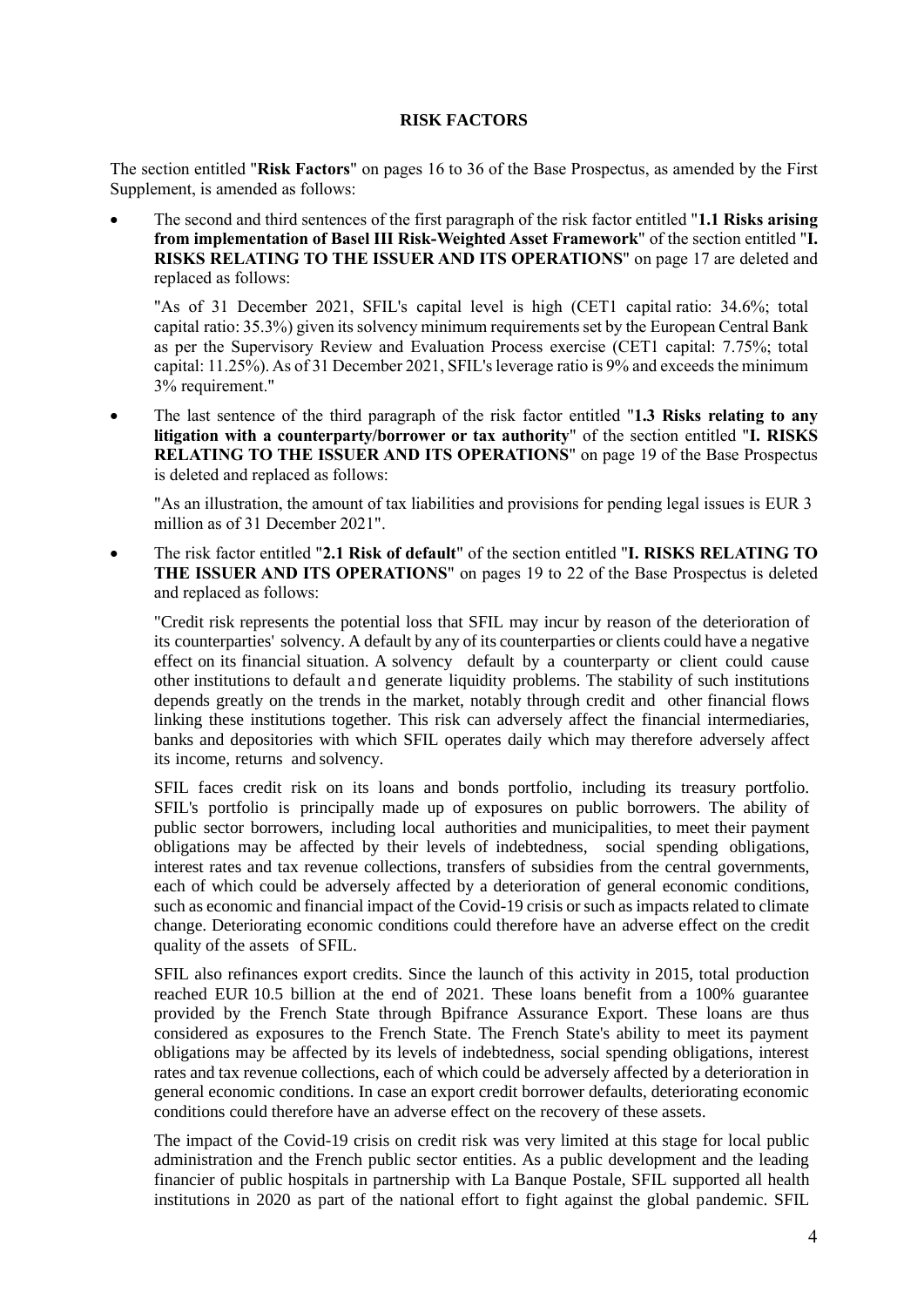proposed delayed payment of 6 months without late payment interest and penalties, for their loan maturities between 12 March 2020 and 30 June 2020.

The only significant impact on credit risk concerns the cruise sector, whose debt is fully guaranteed by Bpifrance Assurance Export in the name and on behalf of the French State in principal and interest.

With regard to liquidity, the Covid-19 crisis did not affect the SFIL Group's issuance program overall during the year 2021. This amounted to EUR 8.2 billion in 2021, *i.e.* EUR 1 billion more than in 2020. The recovery of the economy and the continued support of central banks enabled the SFIL Group, as in 2020, to carry out the entire annual financing plan scheduled from the end of November, under better financing conditions than budgeted.

As an illustration, exposures to credit risk, which is measured using the "Exposure at Default" (EAD) metric, amounted to EUR 74.6 billion as of 31 December 2021:

- nearly 60% of this exposure originates from French local public administrations (regions, departments and municipalities);
- 22% of this exposure originates from central government entities, of which 62% from the export credit business;
- 10% of the exposure originates from French public sector entities, of which 88% from public stakeholders in the hospital sector.

Please see below "Exposure at Default" (EAD) figures crossing sector entities:



For this exposure, arrears, non-performing loans and provisions are as following:

- arrears as of 31 December 2021: EUR 13 million (0.02% of CAFFIL's cover pool);
- doubtful and litigious loans (French accounting standards) at the CAFFIL level: EUR 155 million (of which loans with no arrears EUR 129 million);
- net amount of financial assets and financing commitments classified under stage 3: EUR 377 million (of which loans with no arrears amounted to EUR 364 million);
- non-performing exposures: EUR 442 million (of which loans with no arrears amounted to EUR 416 million)."
- The last sentence of the first paragraph of the risk factor entitled "**2.3 Risk of default of bank counterparties**" of the section entitled "**I. RISKS RELATING TO THE ISSUER AND ITS OPERATIONS**" on page 23 of the Base Prospectus is deleted and replaced as follows:

"As an illustration, exposure to credit risk for financial institution, which is measured using the "Exposure at Default" (EAD) metric, amounted to EUR 2 billion (2% of total EAD amount) as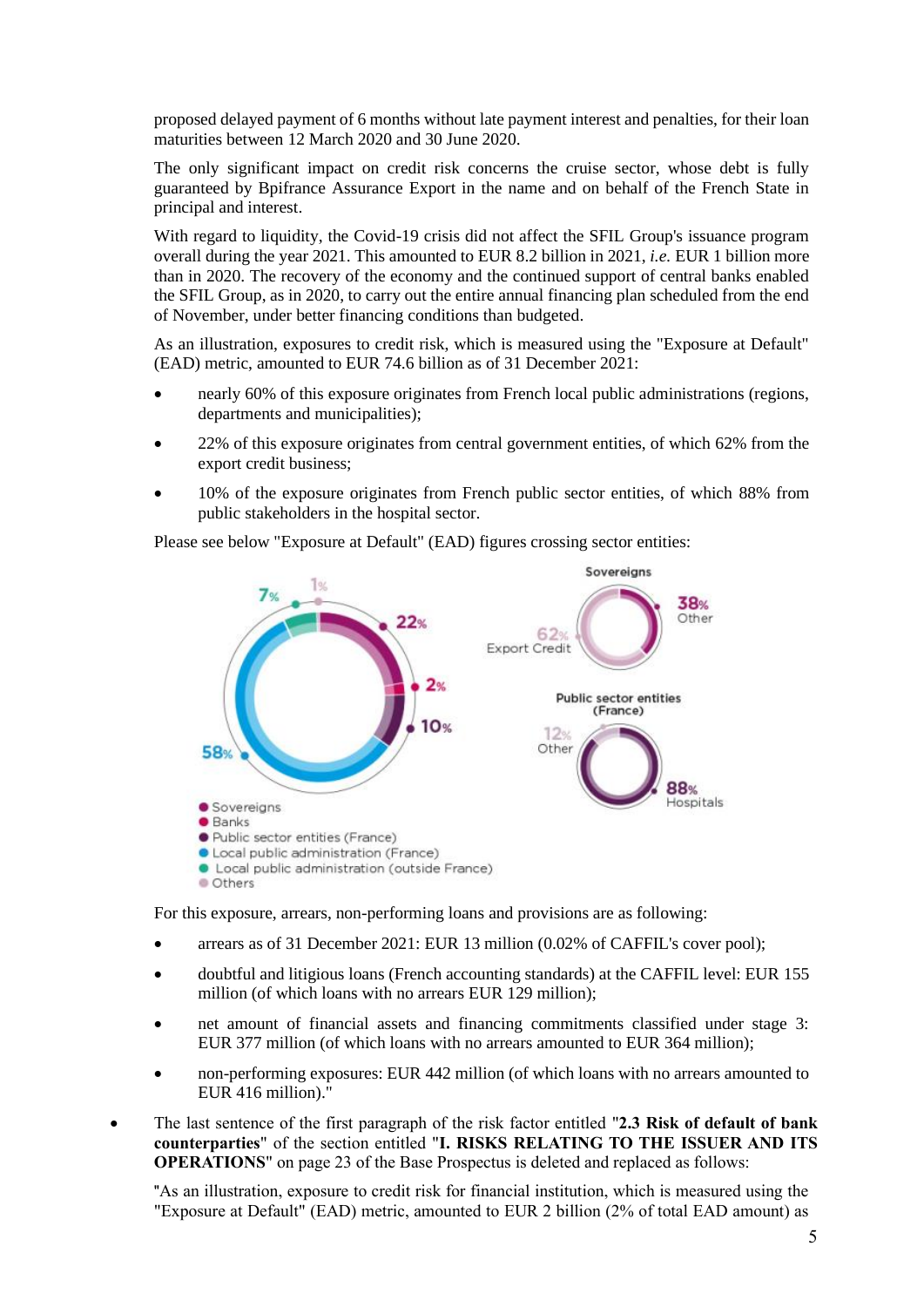of 31 December 2021."

• The fourth paragraph of the risk factor entitled "**3.1 Credit Rating of SFIL will be affected by the credit rating of the French State**" of the section entitled "**I. RISKS RELATING TO THE ISSUER AND ITS OPERATIONS**" on page 23 of the Base Prospectus is deleted and replaced as follows:

"As of 31 December 2021, the French State has been assigned a rating of Aa2 with a stable outlook by Moody's France SAS ("**Moody's**"), AA with a stable outlook by S&P and AA (high) with a stable outlook by DBRS. CDC has been assigned a rating of Aa2 with a stable outlook by Moody's and AA with a stable outlook by S&P. SFIL's long term senior debt has been assigned a rating of Aa3 with a stable outlook by Moody's, AA with a stable outlook by S&P and AA (high) with a stable outlook by DBRS."

• The last sentence of the last paragraph of the risk factor entitled "**3.2 Risk of a liquidity shortfall that may affect the Issuer's ability to settle its debt commitments in a timely fashion**" of the section entitled "**I. RISKS RELATING TO THE ISSUER AND ITS OPERATIONS**" on page 24 of the Base Prospectus is deleted and replaced as follows:

"As an illustration, as of 31 December 2021, LCR ratio reached 949% on a consolidated basis and the amount of liquidity reserves amounted to EUR 34.2 billion."

• The last paragraph of the risk factor entitled "**3.3 SFIL may be exposed to risks linked to its hedging operations**" of the section entitled "I**. RISKS RELATING TO THE ISSUER AND ITS OPERATIONS**" on page 24 of the Base Prospectus is deleted and replaced as follows:

"As an illustration, based on a dynamic vision of the balance sheet and taking into account the renewal of operations on the basis of the outstandings recorded as of the closing date (projected at constant outstandings), as of 31 December 2021, the net interest rate margin sensitivity over 12 months is:

- for a parallel increase in rates of 200 bps: a decrease of EUR -9 million; and
- for a parallel decrease in rates of 200 bps: an increase of EUR  $+7$  million."
- The second sentence of the first paragraph of the risk factor entitled "**4.2 Operational Risks**" of the section entitled "**I. RISKS RELATING TO THE ISSUER AND ITS OPERATIONS**" on page 25 of the Base Prospectus is deleted and replaced as follows:

"As of 31 December 2021, Risks Weighted Assets (RWA) affected to operational risk (reported in the Pillar III report and calculated on standard approach) amounted to EUR 363 million (8.7% of total RWA)."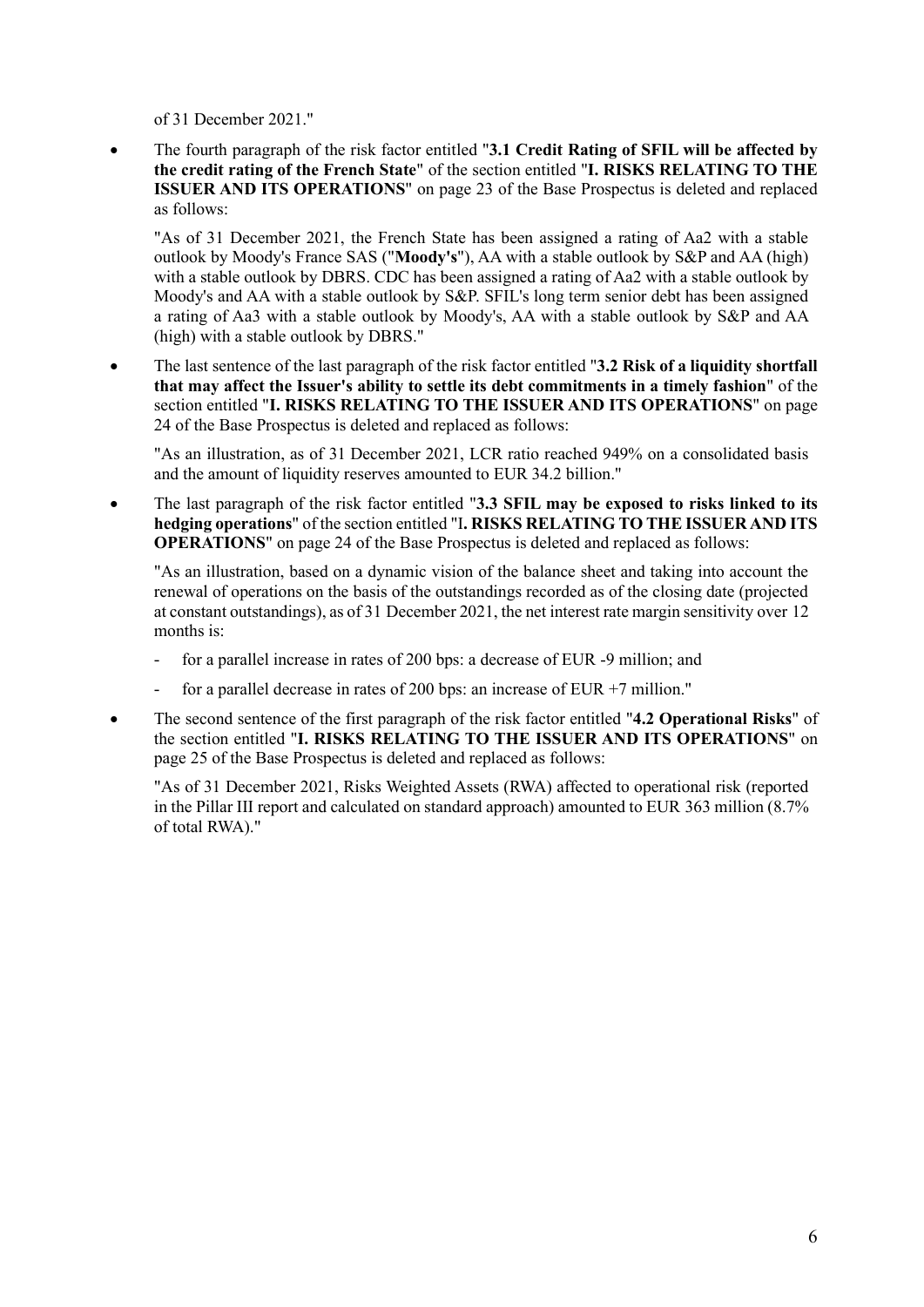#### **DOCUMENTS INCORPORATED BY REFERENCE**

<span id="page-6-0"></span>The section entitled "**Documents incorporated by reference**" on pages 39 to 41 of the Base Prospectus is deleted and replaced for the purposes of adding the 2021 Financial Report of the Issuer:

"This Base Prospectus shall be read and construed in conjunction with the sections set out in the crossreference tables below included in the following documents which have been previously or simultaneously filed with the *Autorité des marchés financiers* (the "**AMF**") and shall be incorporated in, and form part of, this Base Prospectus:

- the *Rapport financier* 2021 in the French language of the Issuer filed with the AMF, which includes the audited consolidated and non consolidated annual financial statements of the Issuer for the year ended 31 December 2021 and the related statutory auditors' report (the "**2021 Financial Report**"; [https://sfil.fr/wp-content/uploads/2022/03/SFIL\\_Rapport\\_financier\\_annuel-](https://sfil.fr/wp-content/uploads/2022/03/SFIL_Rapport_financier_annuel-2021v.pdf)[2021v.pdf\)](https://sfil.fr/wp-content/uploads/2022/03/SFIL_Rapport_financier_annuel-2021v.pdf);
- the *Rapport financier* 2020 in the French language of the Issuer filed with the AMF, which includes the audited consolidated and non consolidated annual financial statements of the Issuer for the year ended 31 December 2020 and the related statutory auditors' report (the "**2020 Financial Report**"; [https://sfil.fr/wp-content/uploads/2021/03/SFIL\\_RFA\\_FR\\_2020-PDF.pdf\)](https://sfil.fr/wp-content/uploads/2021/03/SFIL_RFA_FR_2020-PDF.pdf);
- the terms and conditions of the Notes contained in pages 79 to 113 of the base prospectus of the Issuer dated 27 September 2016 which received visa no. 16-449 from the AMF (the "**2016 EMTN Conditions**"; [https://sfil.fr/wp-content/uploads/2014/03/20160927-SFIL-Base-Prospectus.pdf\)](https://sfil.fr/wp-content/uploads/2014/03/20160927-SFIL-Base-Prospectus.pdf), the terms and conditions of the Notes contained in pages 81 to 115 of the base prospectus of the Issuer dated 27 September 2017 which received visa no. 17-517 from the AMF (the "**2017 EMTN Conditions**"; [https://sfil.fr/wp-content/uploads/2019/03/BP-VISA.pdf\)](https://sfil.fr/wp-content/uploads/2019/03/BP-VISA.pdf), the terms and conditions of the Notes contained in pages 82 to 113 of the base prospectus of the Issuer dated 15 May 2018 which received visa no. 18-175 from the AMF (the "**2018 EMTN Conditions**"; [https://sfil.fr/wp](https://sfil.fr/wp-content/uploads/2019/03/BP-EMTN-SFIL-2018-1.pdf)[content/uploads/2019/03/BP-EMTN-SFIL-2018-1.pdf\)](https://sfil.fr/wp-content/uploads/2019/03/BP-EMTN-SFIL-2018-1.pdf), the terms and conditions of the Notes contained in pages 87 to 122 of the base prospectus of the Issuer dated 16 May 2019 which received visa no. 19-210 from the AMF (the "**2019 EMTN Conditions**"; [https://sfil.fr/wp](https://sfil.fr/wp-content/uploads/2019/05/BASE-PROSPECTUS-SFIL-16-05-2019-19-210.pdf)[content/uploads/2019/05/BASE-PROSPECTUS-SFIL-16-05-2019-19-210.pdf\)](https://sfil.fr/wp-content/uploads/2019/05/BASE-PROSPECTUS-SFIL-16-05-2019-19-210.pdf) and the terms and conditions of the Notes contained in pages 39 to 88 of the base prospectus of the Issuer dated 19 May 2020 which received approval number no. 20-203 from the AMF (the "**2020 EMTN Conditions**"; [https://sfil.fr/wp-content/uploads/2020/05/BASE-PROSPECTUS-SFIL-19-05-](https://sfil.fr/wp-content/uploads/2020/05/BASE-PROSPECTUS-SFIL-19-05-2020-20-203.pdf) [2020-20-203.pdf,](https://sfil.fr/wp-content/uploads/2020/05/BASE-PROSPECTUS-SFIL-19-05-2020-20-203.pdf) together with the 2016 EMTN Conditions, the 2017 EMTN Conditions, the 2018 EMTN Conditions and the 2019 EMTN Conditions, the "**EMTN Conditions**").

Such information shall be deemed to be incorporated in, and form part of this Base Prospectus, save that any statement contained in the information which is deemed to be incorporated by reference herein shall be deemed to be modified or superseded for the purpose of this Base Prospectus to the extent that a statement contained herein modifies or supersedes such earlier statement (whether expressly, by implication or otherwise). Any statement so modified or superseded shall not be deemed, except as so modified or superseded, to constitute a part of this Base Prospectus.

The free English translations of the 2021 Financial Report and the 2020 Financial Report are available without charge on the website of the Issuer (www.sfil.fr).

All documents incorporated by reference in this Base Prospectus may be obtained, without charge upon request, during usual business hours on any weekday, at the registered office of the Issuer (1-3 rue du Passeur de Boulogne, 92130 Issy-les-Moulineaux, France) so long as any of the Notes are outstanding. Such documents will be published on the website of the Issuer (www.sfil.fr).

The EMTN Conditions are incorporated by reference in this Base Prospectus for the purposes only of further issues of Notes to be assimilated (*assimilées* for the purpose of French law) and form a single Series with Notes already issued under the relevant EMTN Conditions. To the extent that only the EMTN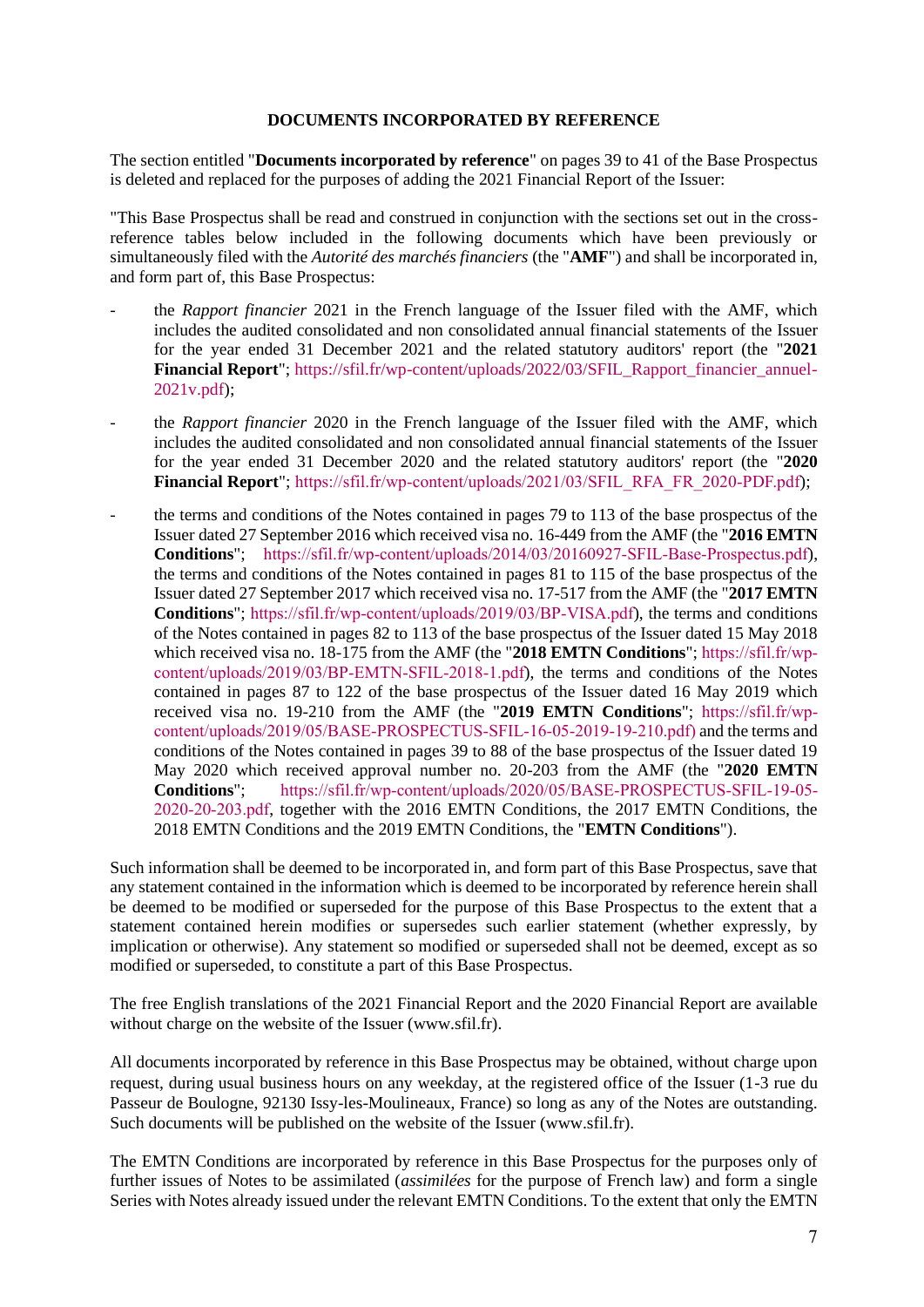Conditions are specified to be incorporated by reference therein, the non-incorporated parts of the base prospectuses of the Issuer dated 27 September 2016, 27 September 2017, 15 May 2018, 16 May 2019 and 19 May 2020 are not relevant for investors or are covered elsewhere in the Base Prospectus.

For the purposes of the Regulation (EU) 2017/1129 of the European Parliament and of the Council dated 14 June 2017 on the prospectus to be published when securities are offered to the public or admitted to trading on a regulated market, as amended (the "**Prospectus Regulation**"), the documents incorporated by reference in this Base Prospectus shall be read in connection with the following cross-reference tables below. For the avoidance of doubt, any information not listed in the cross-reference list below but included in the documents incorporated by reference is either contained in the relevant sections of this Base Prospectus or is not relevant to the Issuer. Furthermore, "N/A" in the cross-reference table below means that the information is not relevant for the purposes of Annex 6 of the Commission Delegated Regulation (EU) 2019/980 of 14 March 2019 supplementing the Prospectus Regulation, as amended (the "**Commission Delegated Regulation**").

| <b>DOCUMENTS</b><br>BY<br><b>INCORPORATED</b><br><b>THE</b><br><b>REFERENCE</b><br>(ANNEX)<br>6<br>OF<br><b>COMMISSION DELEGATED REGULATION)</b>                                                               | Pages of the 2020<br><b>Financial Report</b> | Pages of the 2021<br><b>Financial Report</b> |
|----------------------------------------------------------------------------------------------------------------------------------------------------------------------------------------------------------------|----------------------------------------------|----------------------------------------------|
| 11.<br><b>FINANCIAL</b><br><b>INFORMATION</b><br>CONCERNING THE ISSUER'S ASSETS AND<br>LIABILITIES, FINANCIAL POSITION AND<br>PROFITS AND LOSSES                                                               |                                              |                                              |
| 11.1. Historical Financial Information                                                                                                                                                                         |                                              |                                              |
| 11.1.1. Audited historical financial information<br>covering the latest two financial years (or<br>such shorter period as the issuer has been<br>in operation) and the audit report in<br>respect of each year |                                              |                                              |
| Audited historical financial information for the latest<br>two financial years<br>Audit reports for the latest two financial years                                                                             | p.113 to p.163<br>p.164 to p.168             | p. 113 to p.167<br>p. 168 to p.172           |
| 11.1.3. Accounting standards                                                                                                                                                                                   | p.119                                        | p. 119                                       |
| 11.1.5. Audited financial information prepared<br>according to national accounting standards                                                                                                                   |                                              |                                              |
| <b>Balance</b> sheet                                                                                                                                                                                           | p.114 and p.172                              | p. 114 and p.176                             |
| Income statement                                                                                                                                                                                               | p.115 and p.174                              | p. 115 and p.178                             |
| Cash flow statement                                                                                                                                                                                            | p.117                                        | p. 117                                       |
| Statement of changes in consolidated equity                                                                                                                                                                    | p.116 and p.175                              | p. 116 and p. 179                            |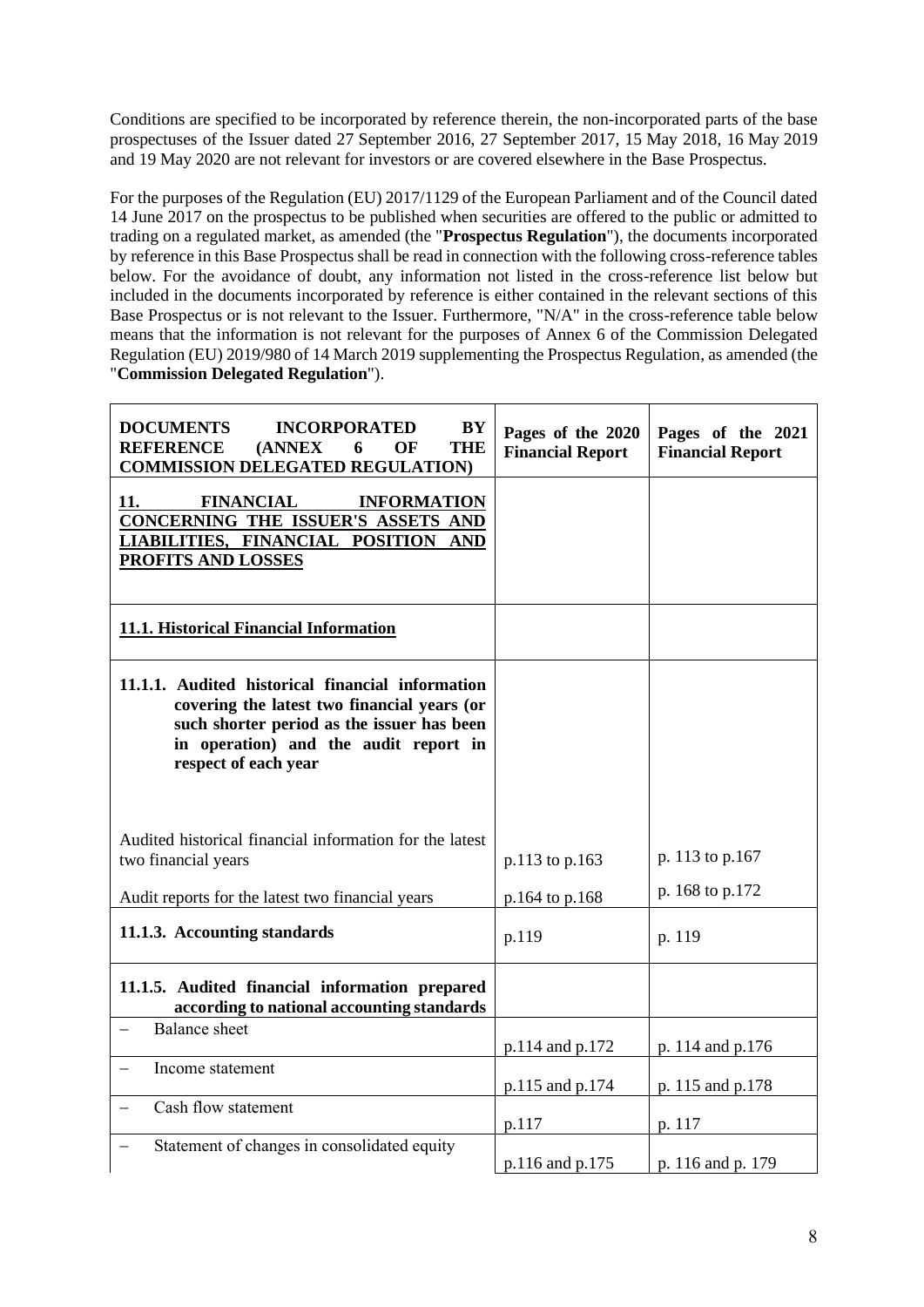| Accounting policies and explanatory notes                                                                                                                                                              | p.118 to p.163 and                        | p.118 to p.167<br>and              |
|--------------------------------------------------------------------------------------------------------------------------------------------------------------------------------------------------------|-------------------------------------------|------------------------------------|
| 11.1.6. Consolidated financial statements                                                                                                                                                              | p.176 to p.195                            | p.180 to p.199                     |
| If the issuer prepares both stand-alone and<br>consolidated financial statements, include at least the<br>consolidated financial statements in the registration<br>document                            | p.113 to p.163                            | p. 113 to p.167                    |
| 11.1.7. Age of financial information                                                                                                                                                                   |                                           |                                    |
| The balance sheet date of the last year of audited<br>financial information may not be older than 18<br>months from the date of the registration document.                                             | p.113 to p.163                            | p. 113 to p.167                    |
| 11.2. Interim and other financial information                                                                                                                                                          | N/A                                       | N/A                                |
| 11.3. Auditing of historical<br>financial<br>annual<br>information                                                                                                                                     |                                           |                                    |
| 11.3.1. The historical financial information must<br>be independently audited                                                                                                                          | <b>IFRS</b><br>Auditors'<br>report        | <b>IFRS</b> Auditors' report       |
|                                                                                                                                                                                                        | p.164 to p.168                            | p.168 to p.172                     |
|                                                                                                                                                                                                        | <b>GAAP</b><br>French<br>Auditors' report | GAAP<br>French<br>Auditors' report |
|                                                                                                                                                                                                        | p.196 to p.199                            | p.200 to p.203                     |
| 11.3.2. Indication of other information in the<br>registration document which has been<br>audited by the auditors                                                                                      | N/A                                       | N/A                                |
| 11.3.3 Where financial data in the registration<br>document is not extracted from the issuer's<br>audited financial statements state the<br>source of the data and state that the data is<br>unaudited | N/A                                       | N/A                                |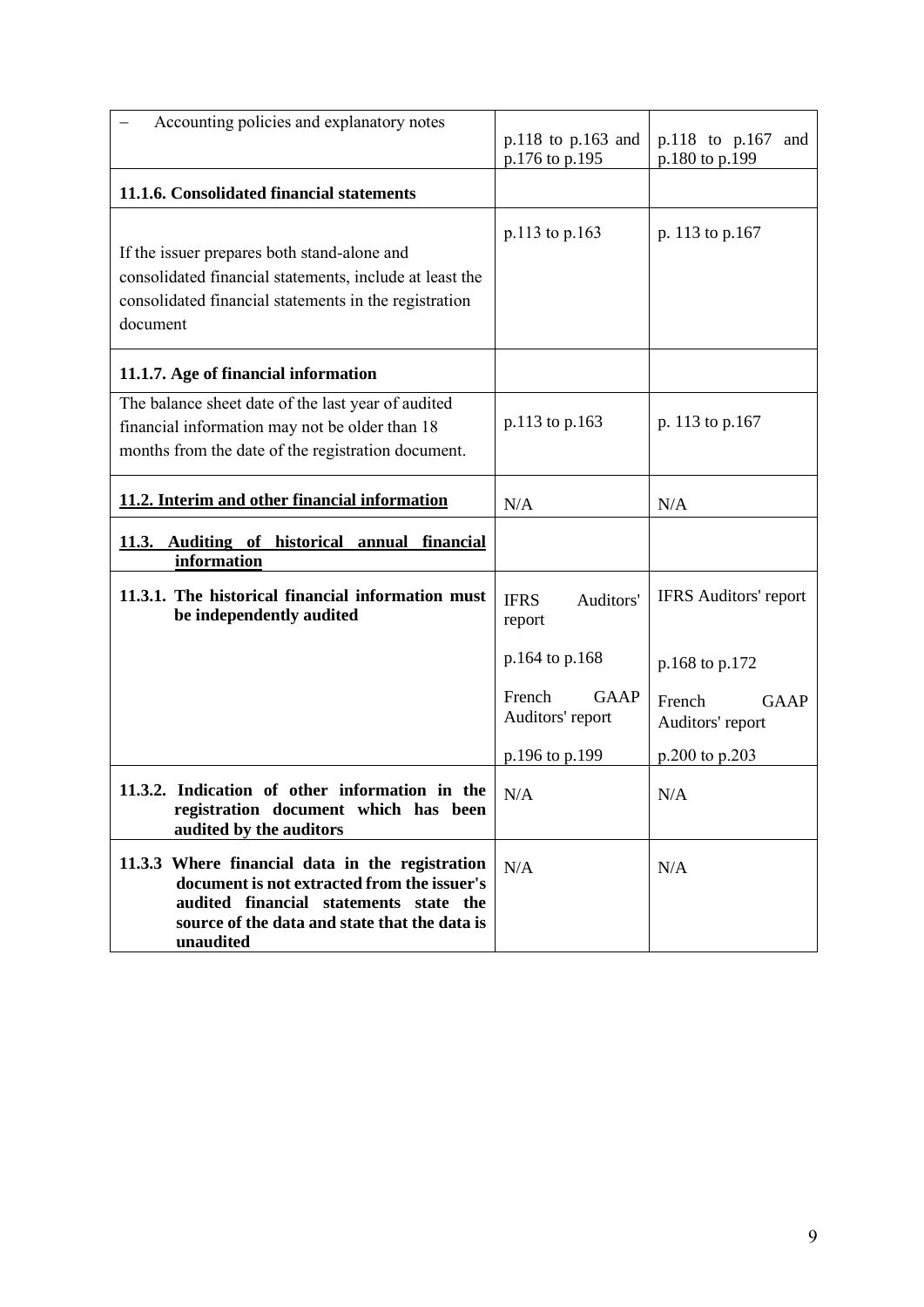# **Cross-reference list in respect of EMTN Conditions**

| <b>EMTN Conditions</b> | Information from previous base prospectuses incorporated by<br>reference |
|------------------------|--------------------------------------------------------------------------|
| 2016 EMTN Conditions   | Pages 79 to 113                                                          |
| 2017 EMTN Conditions   | Pages 81 to 115                                                          |
| 2018 EMTN Conditions   | Pages 82 to 113                                                          |
| 2019 EMTN Conditions   | Pages 87 to 122                                                          |
| 2020 EMTN Conditions   | Pages 39 to 88<br>"                                                      |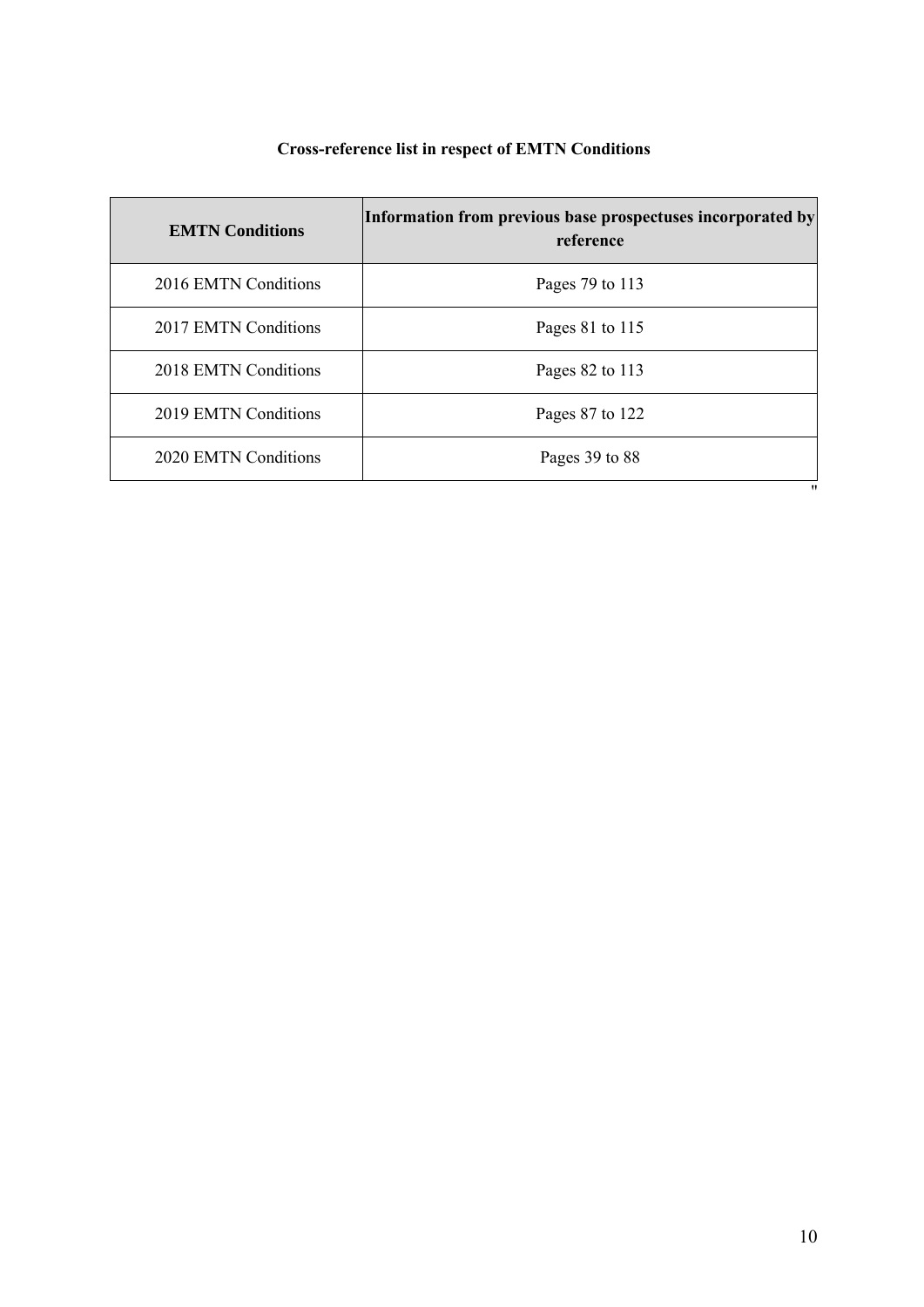#### **DESCRIPTION OF THE ISSUER**

<span id="page-10-0"></span>The section entitled "**Description of the Issuer**" on pages 93 to 108 of the Base Prospectus is amended as follows:

• the tenth paragraph and subsequent paragraphs of the section entitled "**1. HISTORY AND DEVELOPMENT OF THE ISSUER**" on pages 93 to 95 of the Base Prospectus are deleted and replaced as follows:

"Furthermore, in the frame of the climate transition and sustainable development goals, SFIL is considering the possibility to increase its action abroad with a support to sustainable projects for French industry, by expanding its intervention to loans covered by other European export credit agencies, or sovereign guarantees or covered by multilaterals agencies.

As of 31 December 2021, the sources of financing used, other than the entity's equity, were as follows:

- debt benefitting from the privileged debt, *i.e.* the *obligations foncières* issued by CAFFIL and the cash collateral it receives;
- the negotiable debt securities issued by SFIL;
- the financing provided by shareholders Caisse des Dépôts ("**CDC**") and La Banque Postale ("**LBP**") under the credit agreements implemented between SFIL and its shareholders.

The main sources of financing of the SFIL Group are described below:

• Issues of covered bond via CAFFIL: still dominated by the health crisis linked to the Covid-19 pandemic, 2021 was nevertheless marked by a considerable improvement in the economic situation. This context has prompted the main central banks to maintain their support for the economy, with Eurosystem support via its bond asset purchase programs (Asset Purchase Programme ("**APP**") and Pandemic Emergency Purchase Programme ("**PEPP**")) and the provision of liquidity to the banking sector (Targeted Longer-Term Refinancing Operations ("**TLTRO**")), while considering the next steps (exit from Quantitative Easing, rate hikes, etc.). due to lower intrinsic refinancing needs (decline in lending activity) and above all due to significant recourse by European banks to the advantageous refinancing mechanisms set up by the Eurosystem (TLTRO).

The euro covered bonds segment continued to show resilience with issues of EUR 101 billion, an increase of 5% compared to 2020 (EUR 96 billion). However, the volume for 2021 remains lower compared to the "pre-Covid" figures.

In terms of activity by jurisdiction, as in 2020, French and German issuers were the most active (respectively 23% and 19% of the offering), ahead of the Canadians (12%), the Norwegians (8%) and the Dutch (7%). The share of issuers from peripheral jurisdictions (Spain, Italy this year) decreased again in 2021 to 4% after reaching 5% in 2020 and even 10% in 2019, with the latter preferring to request TLTRO drawdowns on favourable terms. Issuers not eligible for the European Central Bank's repurchase program (covered bond purchase program ("**CBPP3**")) are significantly more present, increasing from 26% (EUR 24.6 billion in 2020) to 38% (EUR 38.9 billion) of the euro covered bonds offer, supported by Canada and Norway (more than half of the volume). This volume of activity was very well absorbed by investors, whose aggregate demand (EUR 207 billion) was twice as high as the volume of primary supply. In terms of spread, the covered bond segment overall ended below (-2/-3 bps) the levels of the beginning of 2021 after experiencing a low point at the end of May 2021 due to the relative value between the different market segments, leading during the summer to an increase of 3-4 bps on average of covered bond spreads.

Still present, the European Central Bank has continued to support the covered bond segment but with a decrease compared to 2020: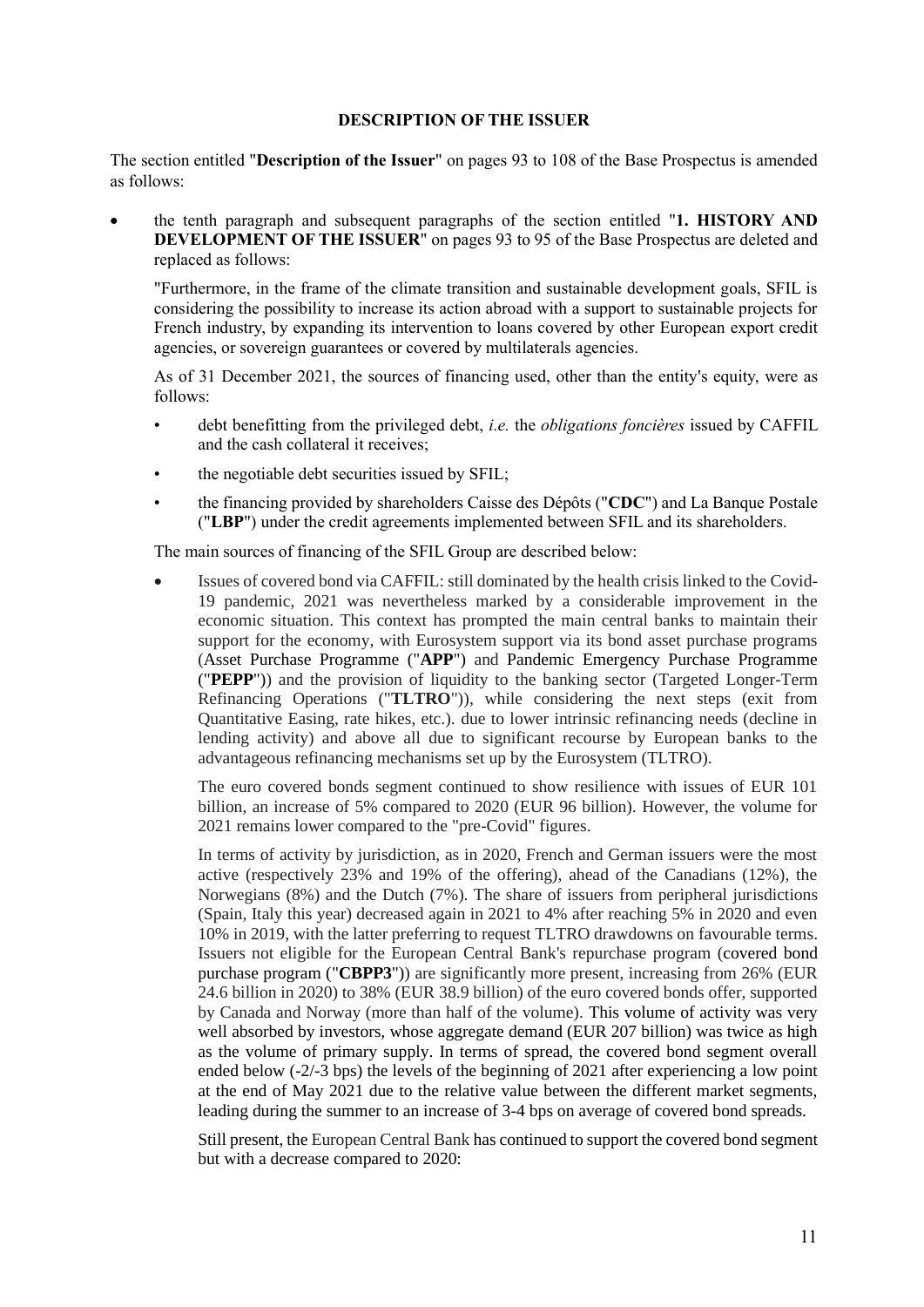- i. an increase in the outstanding of the CBPP3 to EUR 298 billion as of 31 December 2021 (*i.e.* EUR 11 billion more than at the end of 2020 (EUR 287 billion) but half as much as the change in 2019/2020 (EUR 24 billion));
- ii. additional purchases under the PEPP in which the covered bonds asset class represented EUR 6 billion in assets at the end of November 2021 (vs EUR 3 billion at the end of 2020) out of a total volume of EUR 1.580 billion.

The covered bonds asset class, in addition to benefiting from a regulatory treatment that remains attractive to investors in 2022, will be able to continue to rely on a technical factor with still significant volumes reaching EUR 136 billion (EUR 134 billion in 2021). The CBPP3 (end of the PEPP in March 2022), which should at least renew EUR 40 billion in instalments in 2022 potentially supplemented by additional purchases (temporary increase in the APP of which CBPP3 is part in the second and the third semester of 2022) is another support factor.

In this context, CAFFIL raised a total of EUR 5.85 billion in 2021 through the issuance of debt benefiting from the legal privilege via its *obligations foncières*. CAFFIL solicited the public primary market five times for a total amount of EUR 5.25 billion by enriching its benchmark curve on maturities of eight years twice (EUR 1.5 billion), ten years twice (EUR 2.5 billion), fifteen years (EUR 750 million) and, for the first time, twenty-five years (EUR 500 million). At the same time, in 2021, CAFFIL raised additional liquidity on several of its reference issues via three tap transactions for a total of EUR 550 million.

In addition to these public transactions, CAFFIL remained present in the private placements segment in the EMTN format, thereby enabling it to respond to specific requests from investors. This activity raised EUR 50 million in 2021.

Outstanding CAFFIL *obligations foncières* stood at EUR 52.3 billion as at 31 December 2021.

• SFIL's bond issues: as indicated previously, 2021 remained marked by the Covid-19 health crisis. The major global central banks thus maintained their actions undertaken in 2020. In Europe, the European Central Bank left its rates unchanged while working to anticipate the end of the crisis in an economy where the outlook is improving. In 2021, the APP/PEPP and TLTRO tools continued to play their role as stabilizers of spreads in particular for the "*Souverains, Supra et Agences*" (SSA) segment, for which issuers' volumes also remained dense in France (AFD at EUR 7.5 billion, Unedic at EUR 12.5 billion) or even higher than in 2020 (former-CADES at EUR 40 billion vs EUR 24 billion last year). For 2022, the European Central Bank has already announced its trajectory: halting new purchases of the PEPP (i.e. renewal of instalments only) from the end of March 2022 combined with a oneoff increase in APP to ensure a certain stability of spreads.

In the euro market, issue premiums confirming the attractiveness of the segment are down sharply from an average of 5 bps in 2020 to less than 2 bps in 2021. The trend towards the use of the ESG format observed last year is confirmed, representing 85% of the French primary offering, of which 56% are social programs, 20% are green programs and 10% are sustainable programs. At the European level, in the wake of the SURE program completed in June, the European Union had an excellent reception for its new program, Next Gen EU (backed by the recovery plan of the same name of EUR 750 billion), for which the amounts issued in 2021 were EUR 71 billion (maximum EUR 140 billion announced for 2022). On the secondary side, spreads compared to OATs in the segment in 2021 in the French agencies are generally lower by a few basis points despite the context of abundant supply in euros; against swaps, the premiums offered fell sharply at the end of the year, becoming significantly negative in the five-to-seven year zone in the wake of the French sovereign's performance.

The US dollar market again enjoyed strong momentum in 2021 with French issuers posting a volume increase of 46% to USD 24 billion, using this currency opportunistically to take advantage of a favourable arbitrage against the euro and/or for diversification. Like the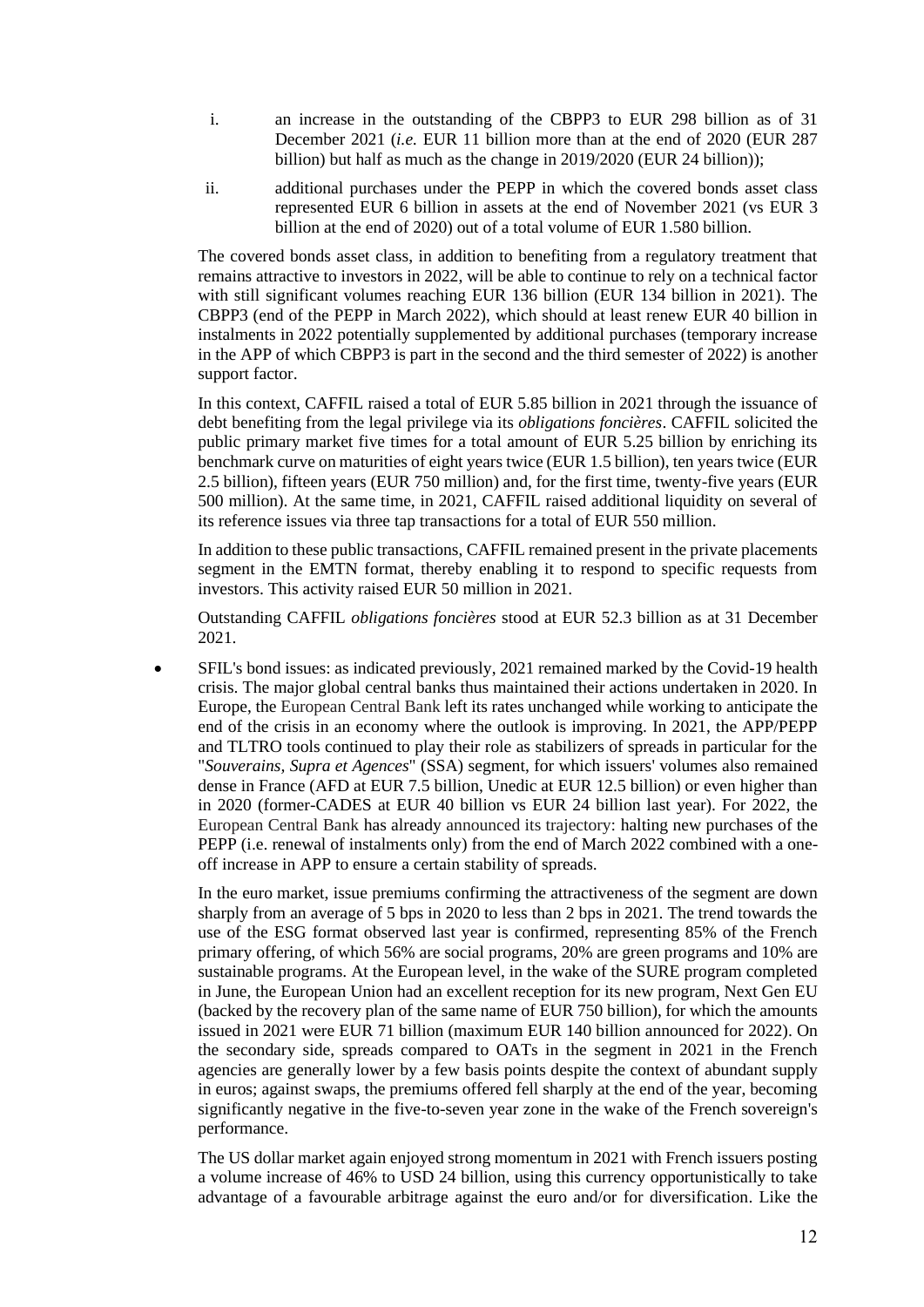supranational players, the French also solicited the investor base for longer maturities targeting the five year or even ten year zone for some.

In this context, in 2021, SFIL strengthened its presence in the French agencies market segment by carrying out a double curve extension with its first issue in euros at ten years and a first transaction at five years on the dollar market. SFIL solicited the public primary market three times for a total amount of EUR 2.3 billion with an issue for an amount of USD 1 billion and a maturity of five years in February 2021, an issue for an amount of EUR 1 billion and a maturity of eight years in June 2021 and a "Green" thematic format issue for an amount of EUR 500 million and a maturity of ten years in November 2021. These three successful transactions have made it possible to strengthen SFIL's reputation within the French agencies and to continue to diversify the SFIL Group's investor base, in particular with specialist "green" investors. SFIL's total ETMN bond outstanding came to EUR 9.3 billion as of 31 December 2021.

- Thematic issues: 2021 was marked by the continued deployment of the SFIL Group's social and environmental policy with two successful launches:
	- i. CAFFIL's third "Social" thematic program, which aims to provide funding to French public hospitals;
	- ii. SFIL Group's third "Green" thematic program, launched for a second time by SFIL as an issuer.

These formats with increasing volumes, and whose audience with ESG specialist investors continues to expand, allow the Group to further diversify its sources of financing. Thus, in 2021, the SFIL Group raised EUR 8.2 billion on the bond markets, of which more than 15% (EUR 1.25 billion) in the form of a "Social" and "Green" themed bond issues. The renewed success of its "Social" and "Green" themed programs confirms the SFIL Group's strategy to increase the use of these formats in its future issue programs.

As in 2020, the SFIL Group's social issues program was rewarded twice by the financial press in 2021:

• Environmental Finance Bond Awards – Best social bond – asset based and covered bonds;

• IFR Awards - Best Covered Bond.

Overall, the SFIL Group's investor base continued to grow in 2021 (630 vs 588 at the end of 2020).

- SFIL's short-term debt issues: during the year 2021, SFIL continued to use its debt securities issuance program of less than one year (NeuCP issuance program), which gives it additional flexibility in the management of its debt treasury. At 31 December 2021, SFIL's total outstanding certificates of deposit amounted to EUR 798 million, *i.e.* EUR 773 million less than on 31 December 2020.
- In addition, these resources may be supplemented by financing, under credit agreements with its parent company, CDC, and its partner LBP. At 31 December 2021, the outstanding amount of these financings was zero, as at the end of 2020.
- A sub-paragraph entitled "**The Covid-19 pandemic**" is added before the sub-paragraph entitled "Outlook" in the section entitled "**1. HISTORY AND DEVELOPMENT OF THE ISSUER**" on page 95 of the Base Prospectus as follows:

## "**The Covid-19 pandemic**

SFIL, as a public development bank, has continued to demonstrate its strength and resilience during this crisis, particularly in terms of solvency and liquidity.

From an operational standpoint, during the first half of the year, the bank operated in a hybrid mode*, i.e.* working remotely, while organizing a gradual return to work based on one day per week from February then two days from June . The mandatory remote working system was reactivated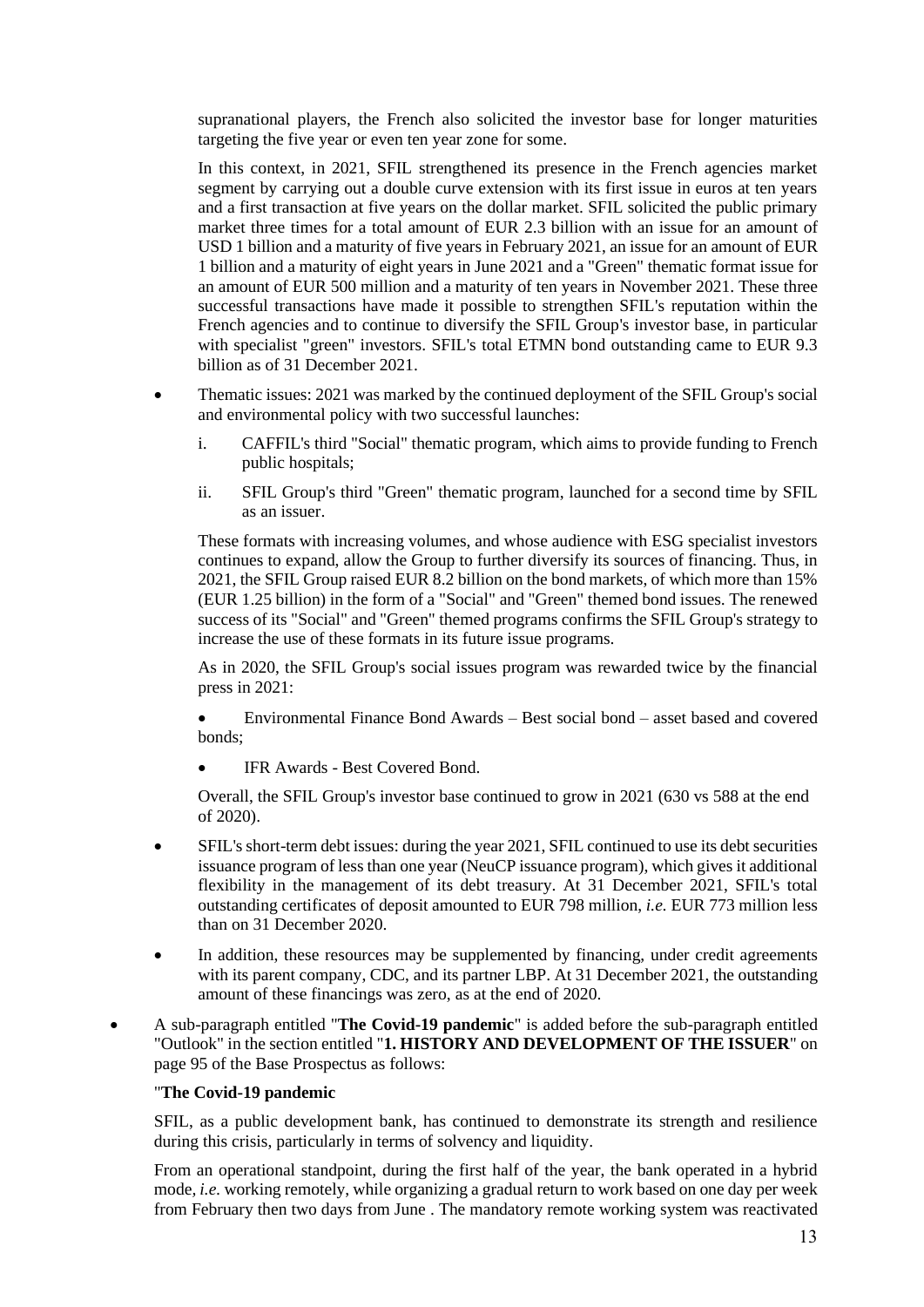in early December 2021 for three days per week given the resumption of the epidemic, and then once again adapted in early 2022 according to the evolution of the pandemic. All health measures (social distancing, supply of masks, hydroalcoholic gel, etc.) to ensure the safety of its employees were maintained throughout the year.

Discussions and projects were launched in 2020 on the organization of work. Based on the experience gained and the lessons learned in recent months, the Demain@SFIL projects have progressed, one of the key elements of which is the signing of a new remote working agreement which was rolled out during the second half of 2021. Remote working will be more widespread and with more days than before the crisis. This agreement was complemented by the promotion of new working methods and team leadership in a hybrid environment. The organization of office premises and technical resources will be adapted during 2022 to best meet new needs.

The French local public sector financing activity had a strong year despite the ongoing crisis. The EUR 4.9 billion production remained very significant although it was down by -11% compared to that of 2020, which was a record year.

The impact of the health crisis on the financial position of local authorities proved to be very limited, given the support measures put in place by the State: suspension of the system for controlling the actual operating expenses of local authorities provided for by the Cahors Pact, measures to support local authorities with cash flow difficulties, partial consideration of exceptional expenses related to the health crisis, guarantee of maintained tax and state-owned revenues, repayable advances on transfer taxes, support mechanisms for authorities organizing mobility.

These measures have helped to mitigate the negative effects of the health crisis (both at the level of expenditure related to the health crisis and the reduction in revenue) and the self-financing capacity of local authorities in 2021 should be at a level close to that of 2019. In 2022, the operating allocations paid by the State to local authorities will be stable for the fifth consecutive year.

With regard to export credit, while 2020 was marked by a sharp slowdown, 2021 was characterized by a strong recovery in the use of this type of refinancing.

With regard to liquidity, the continued health crisis did not in any way affect the SFIL Group's issuance program in 2021.

This reached a record amount of EUR 8.2 billion in 2021, *i.e.* EUR 1 billion more than the amount issued in 2020. The recovery of the economy and the continued support of central banks enabled the SFIL Group, as in 2020, to carry out the entire annual financing plan scheduled from the end of November, under better financing conditions than budgeted.

The credit risk of local authorities, therefore, remained very low during the crisis, even though occasional, more difficult, situations may have arisen for some authorities.

Liquidity risk was closely monitored throughout the year and liquidity stress tests were carried out regularly to check the Group's ability to withstand prolonged market closures.

Other risks particularly monitored include operational risks for the Group, cyber risk and the risk of fraud with the continuous strengthening of protection systems.

All of these risks were subject to specific monitoring and regular reporting to the European banking supervisor.

The main regulatory ratios remained at very high levels, with little fluctuation. The Group's CET1 solvency ratio stood at its highest level since the creation of SFIL with 34.6% at 31 December 2021, confirming its great financial strength. The LCR liquidity ratio stands at 949%, for SFIL on a consolidated basis.

As a reminder, the impact of the health crisis on SFIL's financial results was limited as of 31 December 2020 and can be considered as zero as of 31 December 2021. The Group's accounting income at the end of December 2021 amounted to EUR +76 million, close to the net recurring income (which notably adjusts the impact of changes in the valuation of financial assets at fair value through profit or loss as well as derivatives) which amounted to EUR +79 million. It was up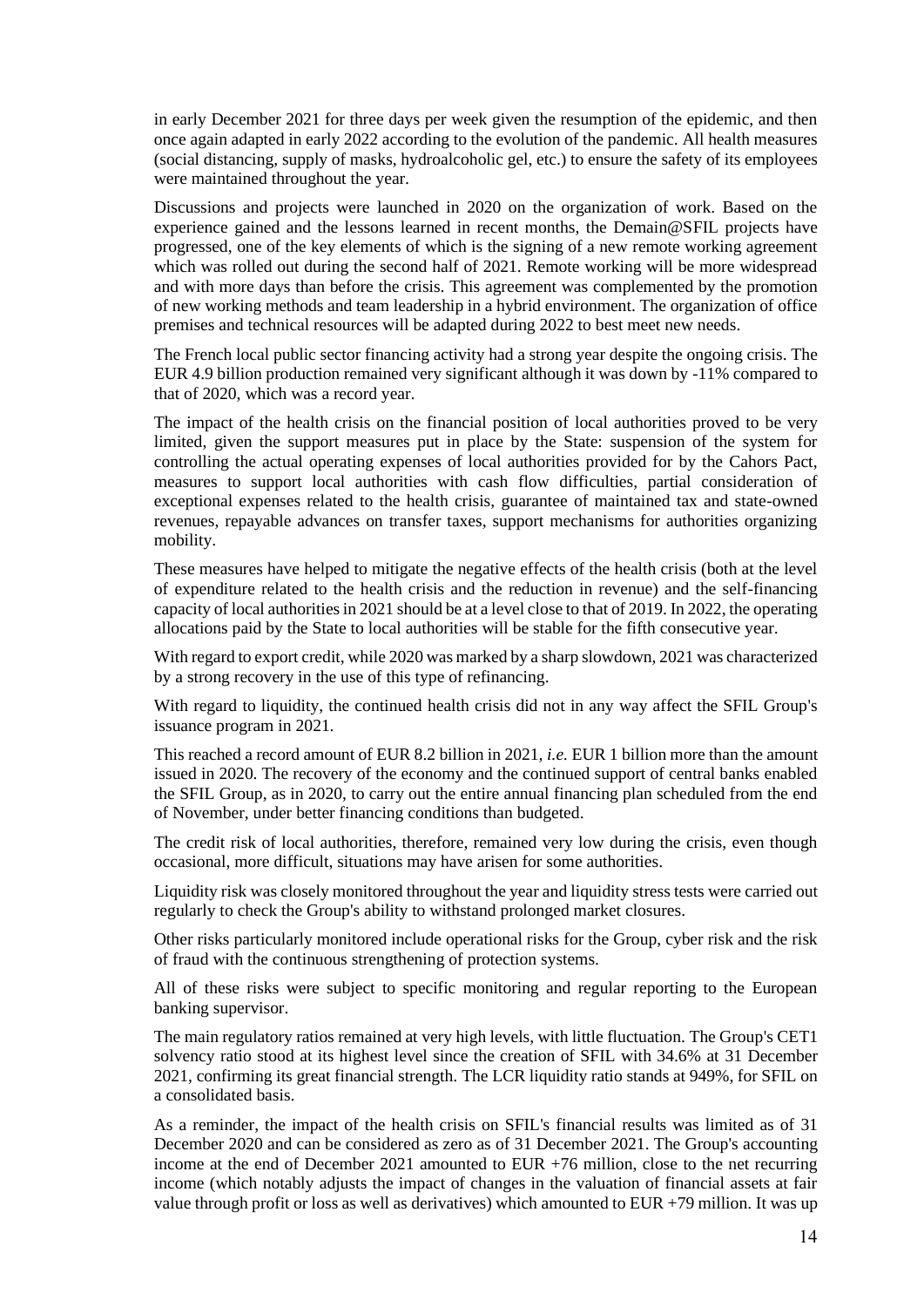sharply compared to 2020 (+73%) and was significantly higher than budget forecasts. On the same date, the operating ratio was 52% while the return on equity was 4.7%.

Overall, the management of the health crisis both in 2021 and 2020 was a triple success for SFIL from the point of view of protecting the health of its employees, maintaining operational capacity and demonstrating the resilience of its business model. As a public development bank, SFIL will be able to provide all its support to the public policies required for economic recovery, whether for financing the local public sector and French hospitals or for financing exports."

• The sub-paragraph entitled "**Outlook**" in the section entitled "**1. HISTORY AND DEVELOPMENT OF THE ISSUER**" on pages 95 to 97 of the Base Prospectus is deleted and replaced as follows:

"After a year 2020 marked by a global health crisis of unprecedented magnitude, 2021 was characterized by the return of economic growth which took place in an uneven manner in the various regions of the world. France returned to a level of economic activity close to that of the end of 2019 more quickly than expected in 2021.

For SFIL, 2021 was a record year for its bond issues (EUR 8.2 billion). Total LBP/SFIL production was in line with the budget (EUR 4.9 billion) and was the best year for export credit in terms of number of contracts. 2022 will be the first year of SFIL's new #Objectif2026 strategic plan.

With regard to its refinancing, the 2022 issuance program will be relatively modest, as SFIL had voluntarily taken the lead in 2021 due to excellent market conditions and in order to have some leeway to manage a possible increase in volatility. 2022 will be marked by the evolution of SFIL's offering to complete its range of thematic bonds and to propose, *via* the LBP/SFIL system, social loans refinanced by social bonds.

Local public sector production is expected to increase due to the dynamism of the LBP/SFIL partnership and the establishment of a new partnership with Banque des Territoires, which will be part of the desire to develop Green and Social financing for local authorities and public health institutions. The level of production will nevertheless be linked to the attractiveness of this type of financing for local authorities.

Given the central role of local authorities in the recovery plan and the environmental transition, the prospects in terms of green financing needs for the coming years are very important. However, it is beyond 2022 that the effects of climate investments in the local public sector should be the most significant.

SFIL is also working to deploy a new range of loans, which will be accompanied by a broad awareness-raising campaign among borrowers in order to gain their full support, with actions carried out by local authorities and their groups in the social and environmental fields, and to introduce the notion of alignment of the European taxonomy with the local public sector.

The new hospital plan provides for EUR 19 billion in the health system over ten years. The selffinancing and investment support budgets would start to be paid in 2022. The impact on investment will, therefore, occur mainly from 2022 with an increase in the corresponding financing requirements.

The outlook for export credit is very open for 2022, with several sectors potentially requesting refinancing, particularly in the areas of transport, road and rail infrastructure and the cruise sector, whose activity has resumed since the end of 2021, defense and potentially aviation and energy.

In addition, as part of its strategic plan, SFIL is studying the possibility of broadening the type of refinancing offered for sustainable projects in which there is a French interest and which call upon sources of financing covered by a European or multilateral public guarantee. The objective is to increase SFIL's impact in terms of sustainable development.

From a macroeconomic point of view, three important contextual elements will be closely monitored in 2022:

• the degree of market volatility in a context influenced by the evolution of the pandemic, the inflationary surge, the geopolitical environment and more particularly the conflict in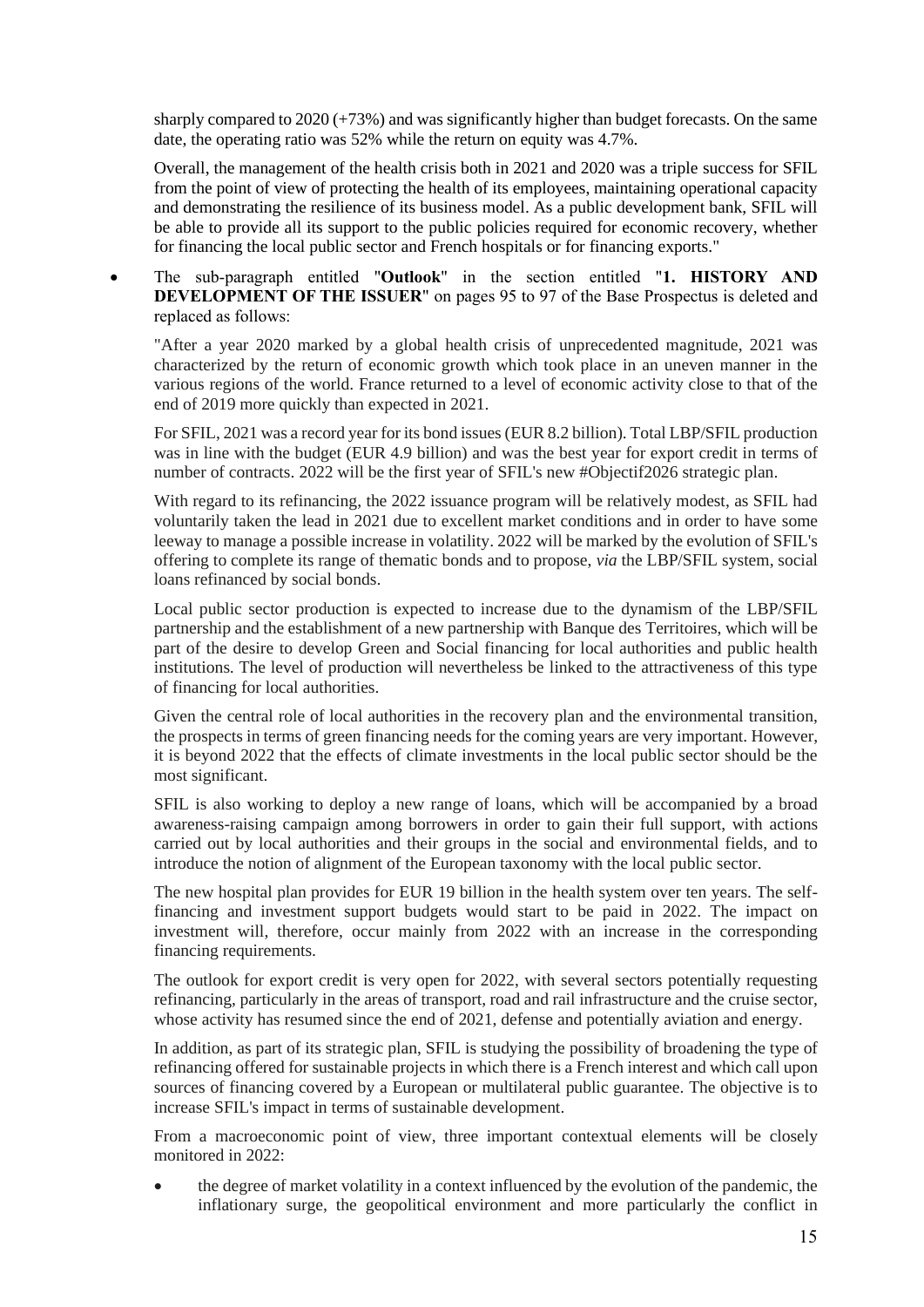Ukraine, whose foreseeable impacts for SFIL remain limited to date, as well as the monetary policy of the ECB in response to the aforementioned events;

- the climate transition, taking into account the European taxonomy;
- changes in the regulatory environment and, more specifically, the finalization of Basel 3 and the calibration of the criteria that will be applicable to SFIL.

In terms of resources, SFIL will increase its headcount and its IT investments in order to support its development ambitions, particularly in terms of corporate social responsibility and to cope with the increase in regulatory requirements.

SFIL's 2026 strategic plan will see the deployment of a new phase of internal transformation with, in particular, the evolution of its working methods and use of its premises, and the setting up of a modernized framework of premises, tools and collaboration, adapted to the new hybrid working environment.

SFIL will contribute to Group Vision projects with the intensification of best practices such as the networking of sectors, with cooperations to integrate SFIL's thematic offers into the Group's responses to local authorities and with the development of SFIL's attractiveness.

Lastly, SFIL will serve the CDC group's public interest strategy by developing specific skills in quantifying the impacts of climate risk on the local public sector."

- The section entitled "**2. BUSINESS OVERVIEW**" on pages 97 to 102 of the Base Prospectus is amended as follows:
	- The fourth and fifth paragraphs of the subparagraph entitled "**(i) Financing of local public sector loans**" of the sub-section entitled "**2.1 Principal Activities**" on page 97 of the Base Prospectus are deleted and replaced as follows:

"Since 2013, SFIL, together with LBP, is a significant lender to the French local public sector with EUR 3.3 billion in 2013, EUR 4.1 billion in 2014, EUR 5 billion in 2015, EUR 4 billion in 2016, EUR 3.4 billion in 2017 and EUR 3.6 billion in 2018. In 2019, 2020 and 2021, SFIL continued to play a major role as lender to the French local public sector with EUR 5.7 billion in new loans in 2019, EUR 5.6 billion in new loans in 2020 and EUR 4.9 billion in new loans in 2021. The French local public sector financing activity had a strong year despite the ongoing crisis. The EUR 4.9 billion production remained very significant although it was down by -11% compared to that of 2020, which was a record year.

Since the creation of SFIL in 2013, new loans are granted exclusively to French local public sector borrowers. Through its subsidiary CAFFIL, SFIL also holds loans and bonds to public sector entities that were acquired before 2013 with non-French counterparts. As of 31 December 2021, 89.4% of the assets of SFIL, measured by principal amount, are assets with French counterparts, 7.7% with Italian counterparts and 2.9% with other counterparts. The outstanding loans and securities *(equivalent value after currency swaps)* on the SFIL Group's balance sheet totaled EUR 58.2 billion, of which EUR 56.5 billion to public sector. The majority of outstanding loans and securities in 2021 was with the French public sector, which accounted for 90% of the total. New loans are now exclusively acquired with the French local public sector. Outstanding loans in respect of the export credit activity accounted for EUR 5 billion on the balance sheet as of 31 December 2021. Excluding France, the two largest exposures concerned local authorities in Italy and central government entities in Italy (7%) and Switzerland (0.6%). Loans and securities with counterparties outside France corresponded to granular and geographically diverse exposures to public sector entities. These exposures, excluding cash investments, were acquired in the past and are now in run-off."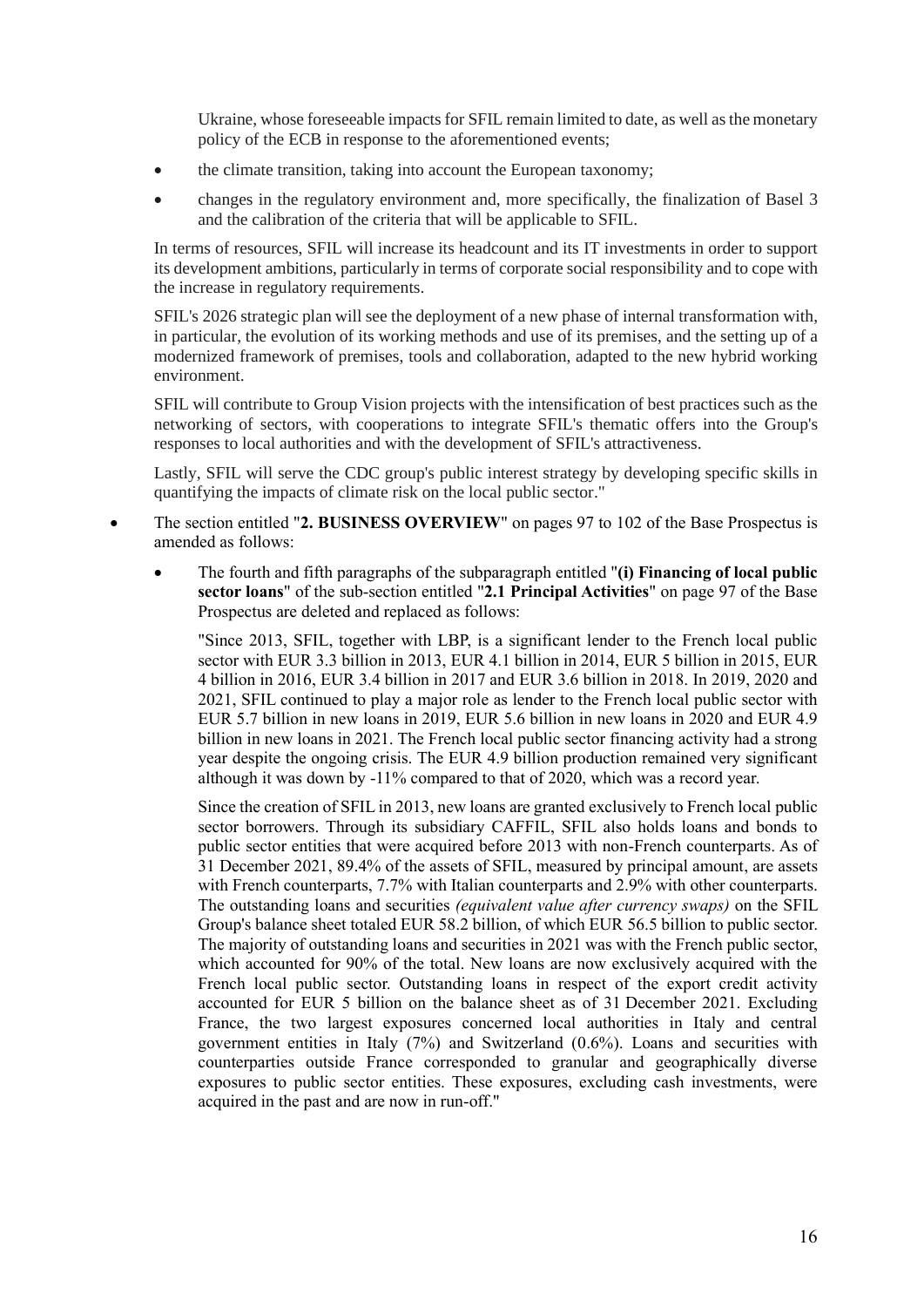• The paragraph entitled "**Operational flow diagram of the system**" in the subparagraph entitled "**(i) Financing of local public sector loans**" of the sub-section entitled "**2.1 Principal Activities**" on page 98 of the Base Prospectus is deleted and replaced as follows:

"In 2021, the financing of local authorities and public health was very dynamic with EUR 4.9 billion of financing granted by the SFIL/LBP system during the year.

At the same time, CAFFIL acquired EUR 4.4 billion in loans initiated by LBP. Since the partnership began, the total volume of loans acquired stands at EUR 28.9 billion.

With regard to local authorities, and despite its dynamism, the year was marked by the waitand-see attitude of the major players, with a reduction in the number of loan consultations for the departments and regions. Conversely, production in the Public Health sector was up by 9% in 2021 compared to 2020 with EUR 658 million in loans granted. This is the largest amount of funding granted by SFIL to public health institutions since the launch of the scheme.

In May 2021, the last two borrowers in dispute with populations of less than 10,000 inhabitants holding loans indexed to the EUR/CHF exchange rate reached an agreement with SFIL to secure their outstanding loans by converting them to fixed rates, which ended their litigation with SFIL. In addition, the sensitivity reduction operation concluded in July 2021 with a local authority made it possible to reduce the sensitivity of EUR 23 million of sensitive loans, thus settling the last "major" local authority litigation.

In early 2021, SFIL, via a specialized firm, conducted a satisfaction survey among its borrowers, local authorities and public health institutions, the results of which were used to identify areas for improvement, particularly in terms of reputation development.

During the year, the SFIL Group also continued to support the digitization of its relations with the local public sector with the continued roll-out of DigiSFIL. This platform enables borrowers to securely update their information, make transaction requests or consult their due date notices online.

At the end of 2021, 44% of outstanding were monitored by DigiSFIL, and 65% of the top 100 borrowers were present on the platform.

Throughout the year, the SFIL Group continued to finance the environmental investments of regional authorities and their groups, via the range of green loans designed and distributed in partnership with LBP.

The projects financed by the SFIL Group concern the fields of renewable energies, sustainable management of water and sanitation, waste management and recovery, sustainable mobility and clean transport, and energy efficiency in construction and urban planning. In 2021, EUR 680 million of green loans were produced by the SFIL-LBP scheme, *i.e.* 17% of the production sold to local authorities, up sharply compared to the previous year (9%).

This change is due in particular to the National Recovery Plan, and more specifically the section on the Environmental and Energy transition, in which SFIL's green loan offer fully conforms.

In addition, SFIL continued its work to take into account Regulation (EU) 2020/852 of the European Parliament and of the Council dated 18 June 2020 on the establishment of a framework to facilitate sustainable investment (as amended) and the first two delegated acts, establishing a harmonized system for classifying sustainable economic activities."

• The last paragraph of the sub-paragraph entitled "**(ii) Partnership with La Banque Postale and servicing and financing provided to CAFFIL**" of the sub-section entitled "**2.1 Principal Activities**" on page 99 of the Base Prospectus is deleted and replaced as follows:

"During the lockdown period and generalized teleworking related to the Covid-19 crisis, thanks to the rapid implementation of a remote working system for all of its staff, SFIL maintained the operational continuity of this service and carried out a number of operational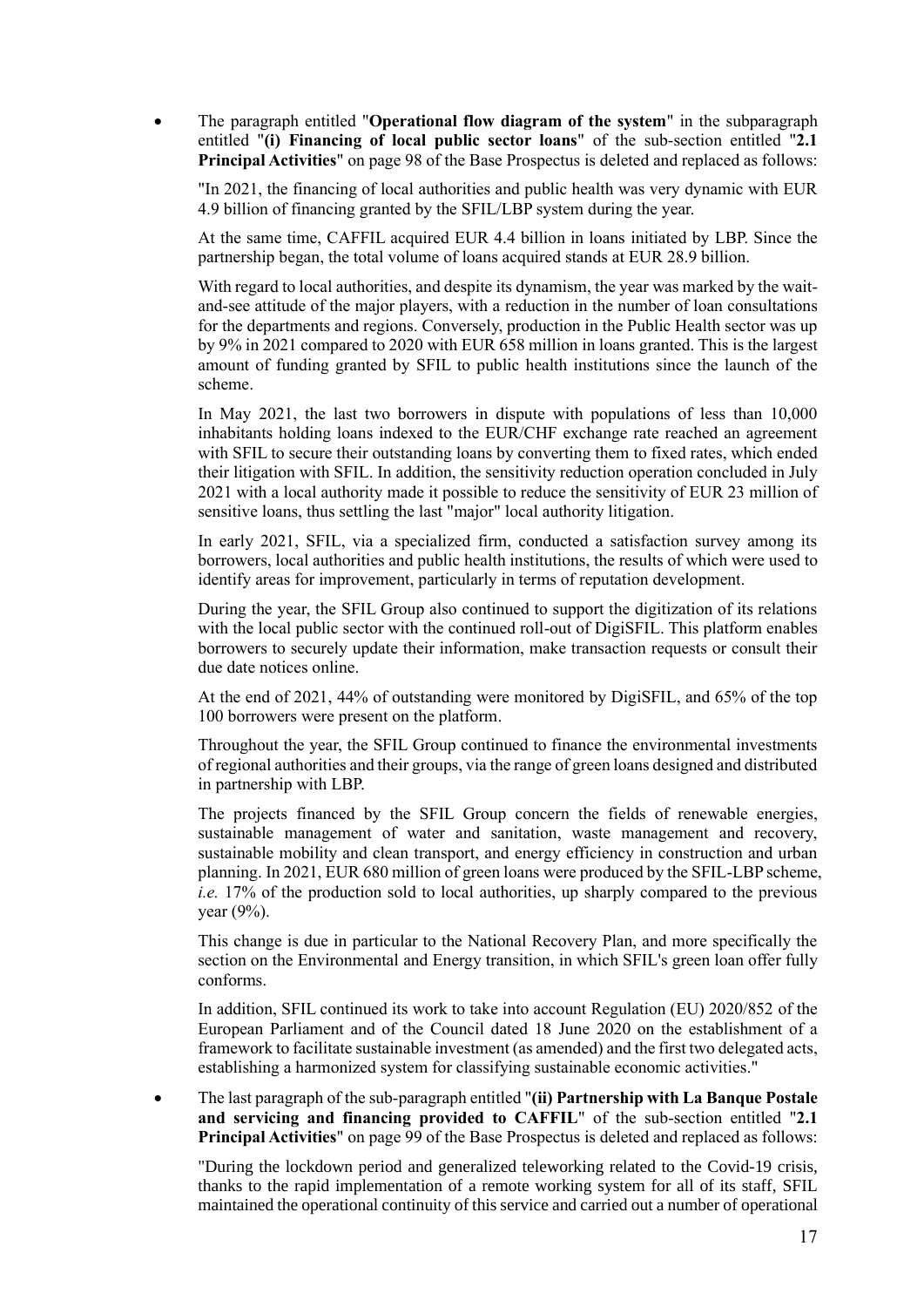adaptations, due to widespread remote work, in agreement with LBP. The level of service remained unchanged from normal

SFIL provides services for the medium and long-term financing activity in the local public sector (French local government entities and public hospitals) carried out by LBP and the "La Banque Postale Collectivités Locales". Within this framework, it provides services at all stages of the medium and long-term loan issuance and management process (loan offerings, middle and back office, management, ALM reporting, management control, accounting, third-party management, etc.).

SFIL also coordinates and implements projects needed by LBP for its business activity, in particular by adapting the applications it makes available to LBP.

In 2021, in accordance with their periodic review commitment, SFIL and LBP adapted the contractual framework for the provision of services in order to bring it into line with the new guidelines of the European Banking Authority (EBA) relating to critical or significant services (PCI). The indicators in place to measure the quality of the services that SFIL provided in 2021 were satisfied at 98%.

SFIL Group, via its subsidiary CAFFIL, finances loans granted by LBP to French local authorities and public hospitals. The scheme was renewed until 2026 when SFIL changed its shareholding structure on 30 September 2020. The SFIL/LBP system demonstrated its performance by maintaining this year its position as leader in the financing of the French local public sector, which it has held since 2015. In fact, during the year 2021, this system proved its resilience by the production of an amount of EUR 4.9 billion of loans, which is EUR 900 million higher than the average production of previous years, excluding the years 2019 and 2020, due to the electoral context, with a market share of around 20%. Production in 2021 remains marked by significant activity with the regions (with EUR 370 million). As for production in the public health sector, it has never been at such a high level since the start of the system, while the effects of the Ségur plan are only beginning, with EUR 658 million in 2021, *i.e.* EUR 8 million more than 2019, which was the highest so far. 2021 was also characterized by a sharp increase in the number of customers (1,618 vs 1,284 in 2020) and the sustainable nature of our contracts: the rate of green production is now 17% (in relation to local authority production) or EUR 680 million. At the same time, CAFFIL acquired EUR 4.4 billion in loans initiated by LBP. Since the partnership began, the total volume of loans acquired stands at EUR 28.9 billion.

In respect of 2021, SFIL was awarded the Provigis Responsible Supplier Gold Medal in respect of the provision of services it provides to LBP. This certifies that SFIL owns and supplies legal documentation assessed as compliant in response to the duty of care and that it is committed to a Responsible Purchaser approach to monitoring its suppliers and subcontractors."

• The eleventh, twelfth and thirteenth paragraphs of the sub paragraph entitled "**(iii) Export credit refinancing**" of the sub-section entitled "**2.1 Principal activities**" on pages 100 and 101 of the Base Prospectus are deleted and replaced as follows:

"Since its inaugural deal signed in June 2016 and as of 31 December 2021, SFIL has closed 20 deals reaching a total amount of EUR 10.5 billion in export credit refinancing:

- 2 deals in 2016, with 5 banks for EUR 650 million;
- 4 deals in 2017 with 8 banks for EUR 2.6 billion;
- 4 deals in 2018 with 13 banks for EUR 3.8 billion;
- 4 deals in 2019 with 7 banks for EUR 1.0 billion;
- 1 deal in 2020 with 2 banks for EUR 211 million; and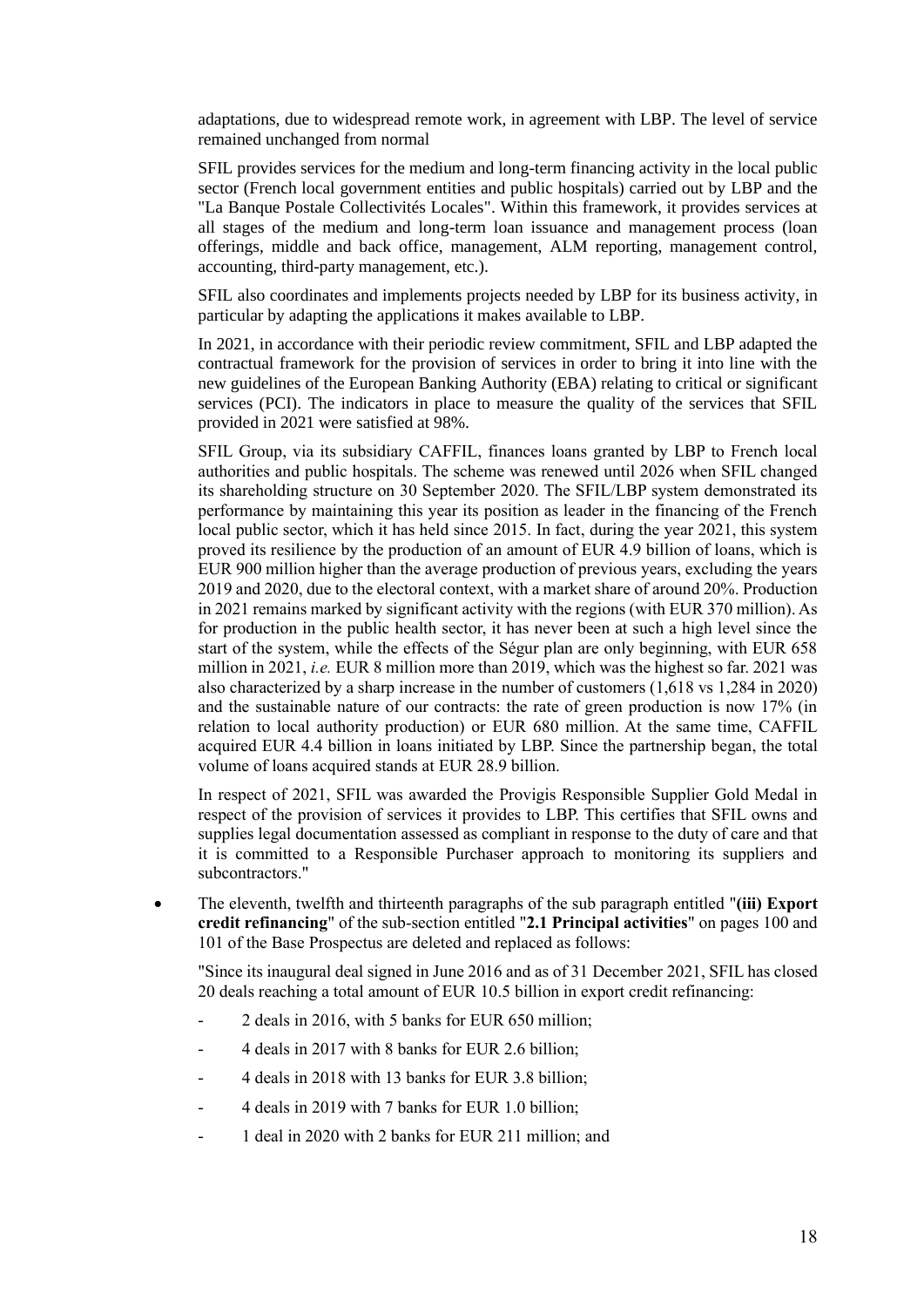- 5 deals in 2021 with 10 banks for EUR 2.2 billion<sup>1</sup>.

Since 2016, SFIL has become the first liquidity provider on the French export credit market with a market share above 40%. In total as of 31 December 2021, SFIL has enabled the successful closing partnership with the commercial banks of EUR 19.6 billion of export credits for 10 exporters in 7 sectors: Cruise, Defence, Power, Infrastructure, Oil&Gas, Aeronautics and Space.

For the future, the export credit activity targets an annual volume of EUR 2.5 billion to EUR 3 billion in average per year."

• The last paragraph of the sub-paragraph entitled "**(iv) Sensitivity Reduction**" of the subsection entitled "**2.1 Principal activities**" on page 101 of the Base Prospectus is deleted and replaced as follows:

"Efforts to reduce loan sensitivity remained significant in 2021, as EUR 82 million in sensitive structured loans were transformed into fixed rate loans, with 20 operations (19 in the previous year). Lastly, 221 borrowers, including 209 local governments, cancelled their litigation proceedings. At the end of 2021, there were still 4 lawsuits before the courts, versus 10 in 2020, 15 in 2019, 18 in 2018 and 25 in 2017."

• A sentence is added at the end of the sub-paragraph entitled "**2.2 Principal markets**" on page 101 of the Base Prospectus:

"2021 marks a significant rebound with nearly EUR 6 billion large export credit insured by BPIAE concluded."

• The first, fourth and sixth paragraphs of the sub-paragraph entitled "**2.3 Recent evolutions**" on pages 101 to 102 of the Base Prospectus are deleted and replaced as follows:

"We present below three key figures of SFIL as of 31 December 2021:

- **-** SFIL had EUR 75billion consolidated balance sheet assets;
- **-** SFIL had a CET1 Ratio of 34.6%; and
- **-** 335 employees were working for SFIL.

 $\lceil$ ...]

Based on the methodological principles of currently applicable regulations, the SFIL Group's leverage ratio was 9% as of 31 December 2021.

[…]

Calculated using the methodological principles of the amended regulations, the SFIL Group's leverage ratio is 9% and thus comfortably exceeds this minimum 3% requirement."

• In the section entitled "**3. ORGANISATIONAL STRUCTURE**" on page 102 of the Base Prospectus, the following paragraphs are added after the third paragraph as follows:

"During 2021, SFIL took part in the process initiated by the CDC Group aiming at developing cooperation between the Group's various entities and coordinating the operation of the business lines.

This approach aims in particular to:

- i. enable employees to participate in shared values and objectives with the expression of a Group purpose;
- ii. generalize a networked mode of operation within each sector;
- iii. develop new intragroup business partnerships;

<sup>1</sup> Source SFIL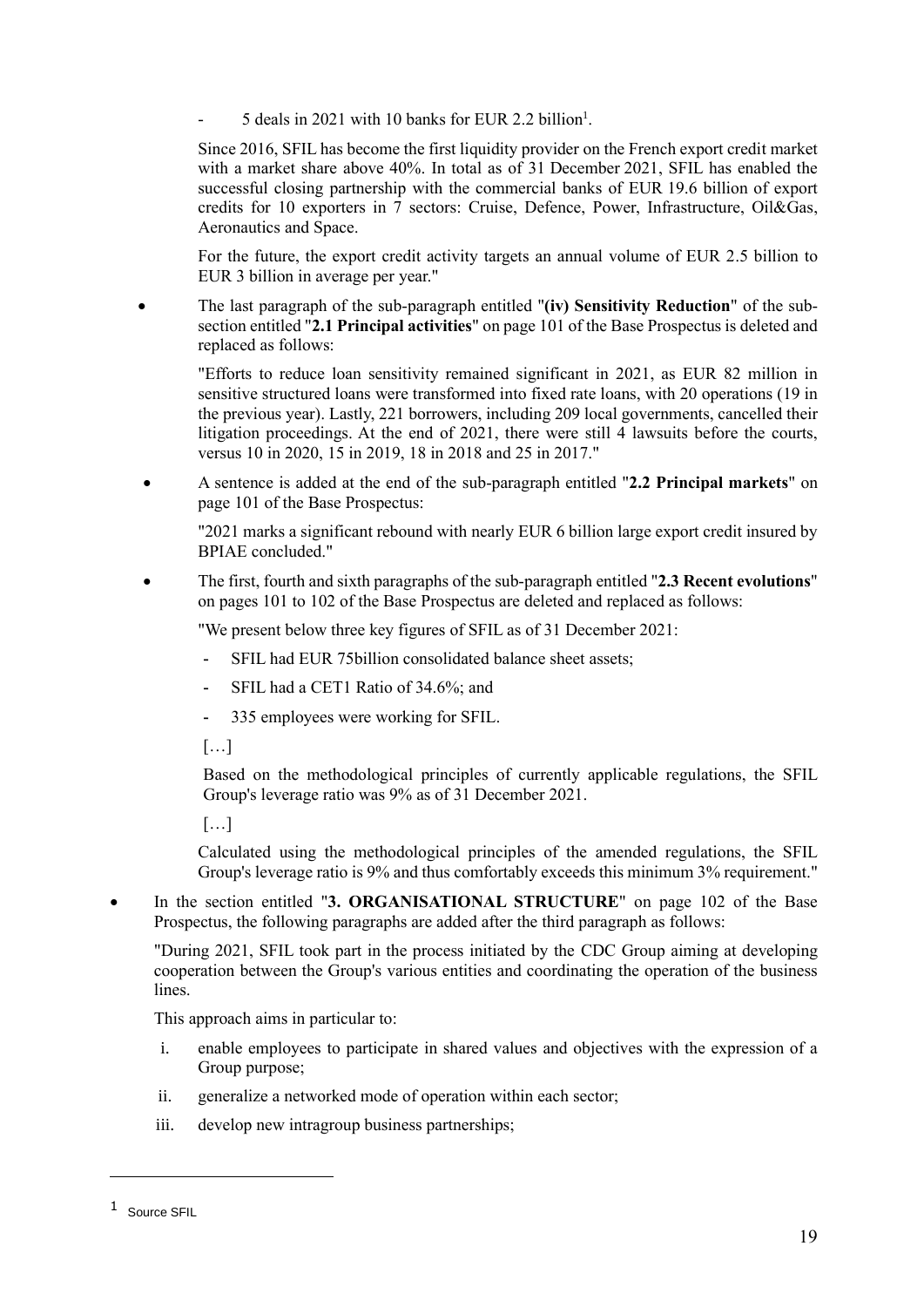iv. develop the attractiveness of human resources and employment pools within the Group.

The Group Vision project launched in the spring of 2021 within the CDC Group gave rise to a broad consultation to define its purpose unveiled in early 2022: "The Caisse des Dépôts Group, an unique alliance of public and private economic players, is committed, in the heart of the regions, to accelerating the environmental transformation and to contributing to offering a better life for all". This purpose, which defines the shared culture serving the Group's missions for an effective and operational cooperation of the respective business lines within it, fully echoes SFIL's purpose: "To finance a sustainable future by effectively and responsibly supporting local development and the international activity of large companies".

SFIL is tangibly committed to achieving cooperation projects that are an integral part of its #Objectif2026 strategic plan with, in particular, the launch from the beginning of 2022 of its partnership with Banque des Territoires for the refinancing of long-term loans at fixed rates."

• The sub-paragraphs entitled "**Board of Directors**" and "**The management team**" of the section entitled "**4. ADMINISTRATIVE, MANAGEMENT AND SUPERVISORY BODIES**" on pages 103 and 104 of the Base Prospectus are deleted and replaced as follows:

#### "**Board of Directors**

The Board of Directors is composed of 15 members:

- Pierre Sorbets (Chairman of the Board of Directors)
- Philippe Mills (Chief Executive Officer)
- Caisse des Dépôts et Consignations represented by Olivier Fabas
- Serge Bayard
- Virginie Chapron du Jeu
- **Brigitte Daurelle**
- Laetitia Dordain
- Eckhard Forst
- Cathy Kopp
- Pierre Laurent
- Fabienne Moreau
- Quentin de Nantes
- three members elected employee representatives: Sandrine Barbosa, Frédéric Guillemin and Cécile Latil-Bouculat.

Non voting member: Paul Teboul

Representative of the social and economic committee: Thomas Perdriau

The main functions of the board members outside of the Issuer are the following:

| Pierre Sorbets (Chairman<br>of SFIL)         | of the Board of Directors Chairman of Magnard Finance Conseil                                                                                                |
|----------------------------------------------|--------------------------------------------------------------------------------------------------------------------------------------------------------------|
| Philippe<br>(Chief Executive Officer)        | Mills Chairman of the Supervisory Board of CAFFIL; Chairman of the<br>Board of Directors of EAPB                                                             |
| <b>Olivier Fabas</b><br>(CDC representative) | Head of the Financial Institutions and Private Equity division $-$<br><b>Managing Director</b><br>Caisse des Dépôts et Consignations - Strategic Investments |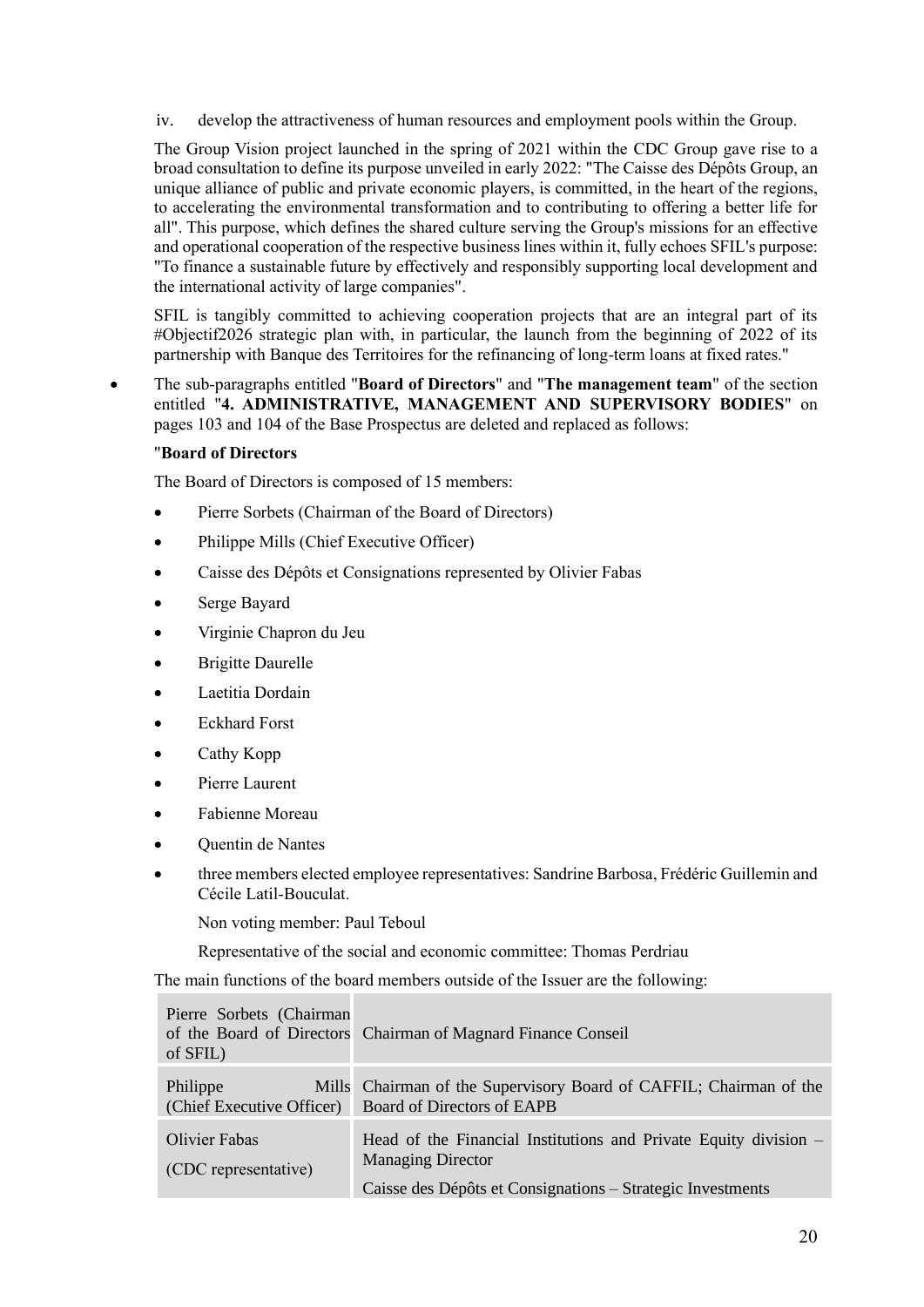| Serge Bayard             | Deputy Chief Executive Officer and Head of Customer Development<br>in the Corporate and Investment Banking division of La Banque<br>Postale            |
|--------------------------|--------------------------------------------------------------------------------------------------------------------------------------------------------|
| Virginie Chapron du Jeu  | Director of CDC Group Finance, member of the Group Executive<br>Committee                                                                              |
|                          | Caisse des Dépôts et Consignations                                                                                                                     |
|                          | Chief Executive Officer of MFEX Groupe                                                                                                                 |
| <b>Brigitte Daurelle</b> | Head of the Integration Management Program for MFEX by<br>Euroclear                                                                                    |
| Laetitia Dordain         | Director of the Consignments and Specialized Deposits Department,<br>Caisse des Dépôts et Consignations                                                |
| <b>Eckhard Forst</b>     | Chairman of the Managing Board of NRW Bank                                                                                                             |
|                          |                                                                                                                                                        |
| Cathy Kopp               | Independent member of the Board of Directors, SFIL                                                                                                     |
| Pierre Laurent           | Director of the Development Department "Banque des territoires"<br>Caisse des Dépôts et Consignations                                                  |
|                          | Director of the Accounting and Regulatory Department                                                                                                   |
| Fabienne Moreau          | Caisse des Dépôts et Consignations                                                                                                                     |
| Quentin de Nantes        | In charge of participations within the financial institutions and capital<br>investment division of the Strategic Investments Management<br>Department |

Their business addresses are c/o SFIL, 1-3 rue du Passeur de Boulogne, 92130 Issy-les-Moulineaux, France.

#### **The management team**

The management team is composed of Executive Management and 7 other members in charge of divisions or central functions who make up the Management Committee. This committee meets at least once per week.

The members of the Executive Management are Philippe Mills (Chief Executive Officer) and François Laugier (Deputy Chief Executive Officer).

The members of the Executive Committee are Philippe Mills (Chief Executive Officer, Chairman of the Board of Directors of EAPB), François Laugier (Deputy Chief Executive Officer), Stéphane Costa de Beauregard (Local Public Sector, CSR and Operating Officer), Nathalie Derue (Chief Risk Officer), Gilles Gallerne (Chairman of the Management Board of CAFFIL), Béatrice Gosserez (Corporate secretary and Chief Compliance Officer), Florent Lecinq (Chief Financial and Financial Markets Officer), Pierre-Marie Debreuille (Export Credit Officer), and Frédéric Meyer (Human Resources Officer)."

• The section entitled "**6. LEGAL AND ARBITRATION PROCEEDINGS**" on pages 105 and 106 of the Base Prospectus is deleted and replaced as follows:

#### "**Litigation related to structured loans**

CAFFIL has, in its portfolio, some structured loans considered as sensitive which had been granted to French clients by Dexia Crédit Local before the acquisition of CAFFIL by SFIL. Certain of these customers initiated legal proceedings against Dexia Crédit Local, CAFFIL and/or SFIL.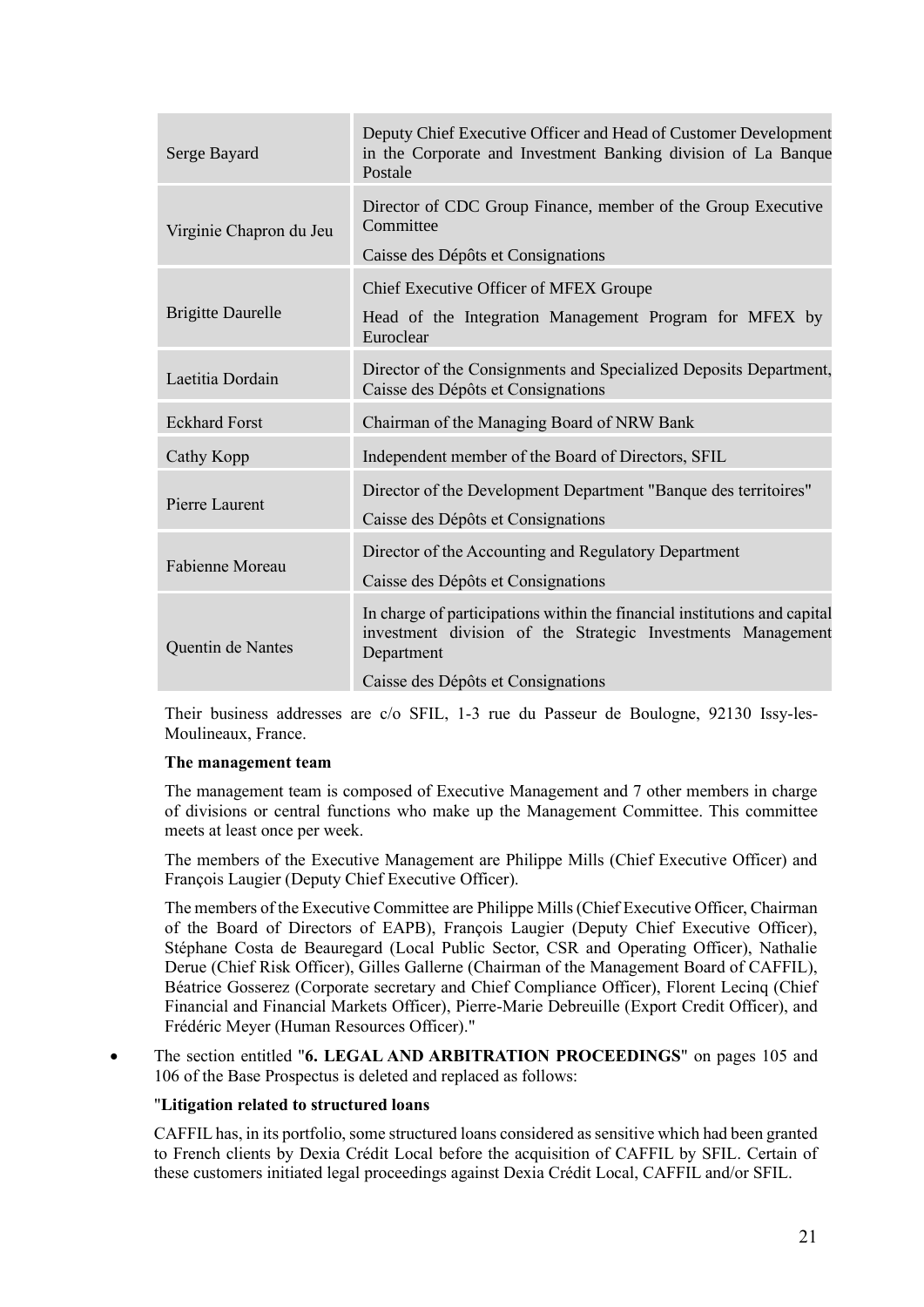In 2021, the outstanding sensitive structured loans and the number of legal proceedings decreased significantly. As of 31 December 2021, 94% of these loans were no longer sensitive.

## **Reduction in outstanding sensitive structured loans**

SFIL's application of its policy to reduce the sensitivity of the structured loans of CAFFIL was effective in 2021, with a volume of EUR 82 million in sensitive loans transformed into fixed rate contracts, representing approximately EUR 5.8 billion since the beginning of 2013.

SFIL Group's total sensitive structured loan outstanding will have decreased by at least 95% compared with the amount recorded when SFIL was created (EUR 8.5 billion) and will therefore be reduced to less than EUR 478 million by the end of 2022, as the result of the following:

- proactive operations conducted by SFIL to reduce loan sensitivity with the help of the support funds, including the operations already accomplished with a post-closing value date;
- the natural amortization of the loans; and
- the use by certain customers of the derogatory mechanism of the support funds. In point of fact, some customers chose to keep their structured loans temporarily while still having the opportunity to benefit from the assistance of the support fund for local governments in the event that the structured component of their loan would be activated (assistance in paying interest at a degraded rate as anticipated by the rules governing the support fund). On 31 December 2021, the outstanding loans represent EUR 209 million for 38 customers.

At the same time, 749 customers (85%) definitively moved out of the category of sensitive customers. The reduction in sensitivity was even more marked for the customers with the most sensitive exposure; more than 97% of borrowers with loans initially indexed on EUR/CHF no longer have any. On the basis of the operations conducted at the end of 2021 with an effective date after 31 December 2021, and subsequent to the deduction of outstanding loans benefiting from assistance in paying degraded coupons, outstanding sensitive loans will be at most EUR 478 million by the end of 2022 (a decrease of at least EUR 95 % since 31 December 2012) for 122 customers.

#### **Significant decrease in the number of lawsuits**

As regards litigation, there were 3 borrowers with disputed structured loans as of 31 December 2021, compared with 10 as of 31 December 2020, 15 as of 31 December 2019, 18 as of 31 December 2018, 25 as of 31 December 2017, 39 as of 31 December 2016 and 131 as of 31 December 2015. Since SFIL's creation and as of 31 December 2021, 220 borrowers have dropped their claims against the Group.

Since the entry into force on 30 July 2014 of the law on the securitization of structured loan contracts taken out by public legal entities and in accordance with a now established case law of the *Cour de cassation* (*cf.* judgments rendered on 28 March 2018, 26 June 2019, 20 May 2020 and 12 November 2020), more than 60 judicial decisions have dismissed claims by borrowers to invalidate the structured loans recorded on CAFFIL's balance sheet.

However, two partially unfavorable rulings were issued by the *Cour de cassation* during the year 2021. Insofar as these rulings sanctioned insufficient substantiation of the appeal rulings, they do not prejudge the outcome of the proceedings in question, which have been transferred back to the *Cour d'appel.*

#### **Other litigations**

There was no change over the year of 2021 in the case concerning the tax treatment in Ireland of the income of the former Dexia Municipal Agency branch (former name of CAFFIL) in Dublin, which was closed in 2013, and, which was subject to an audit by the French tax authorities. CAFFIL paid the rights assessed. In addition, the audit procedure initiated in 2019 by the tax authorities for the 2016 to 2018 SFIL financial years and finalized in 2020 gave rise to insignificant technical adjustments which mainly correspond to a delay in the financial year for the allocation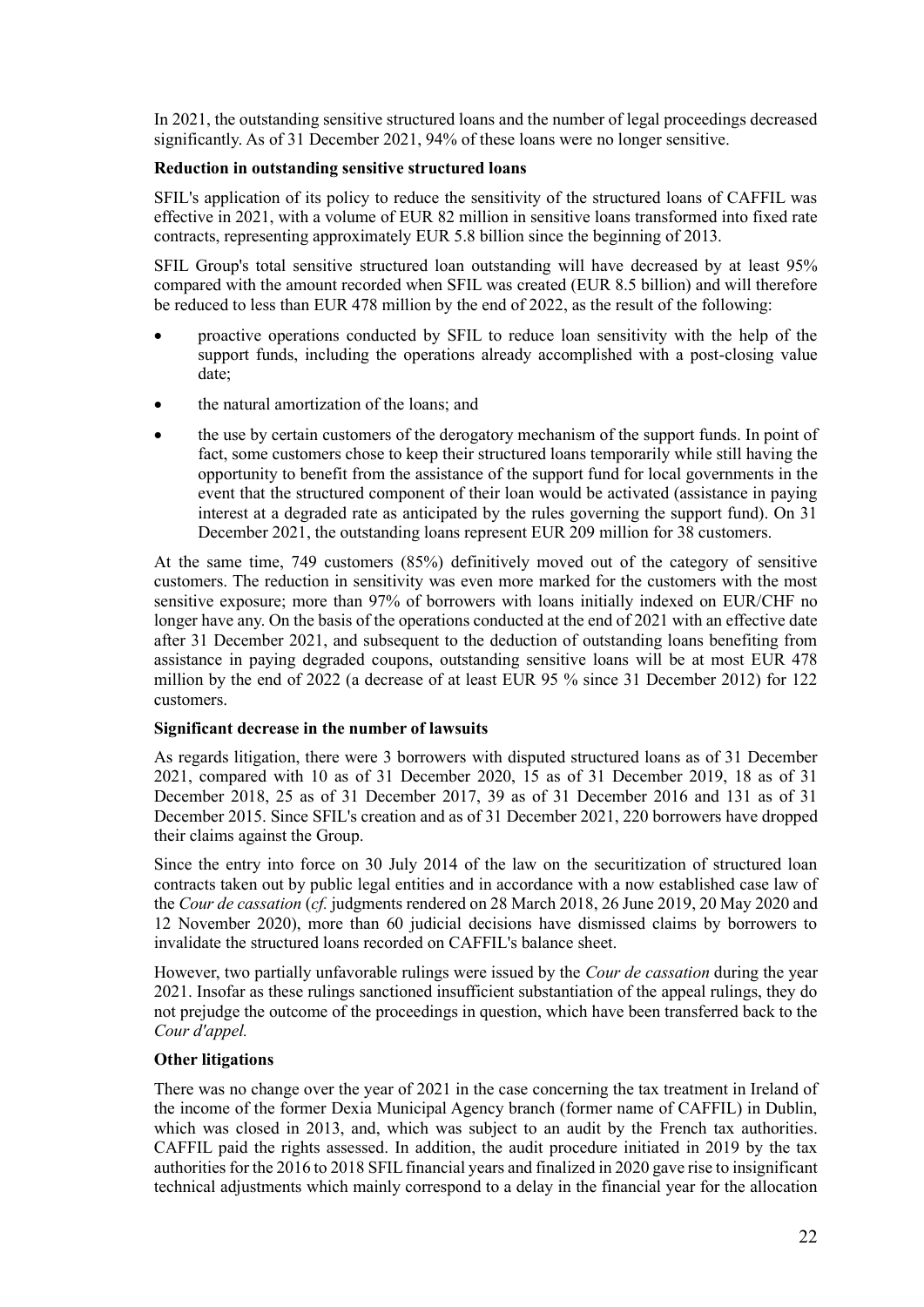of payroll expenses. This adjustment only results in deferred tax, which SFIL had taken into consideration when closing its 2019 financial statements."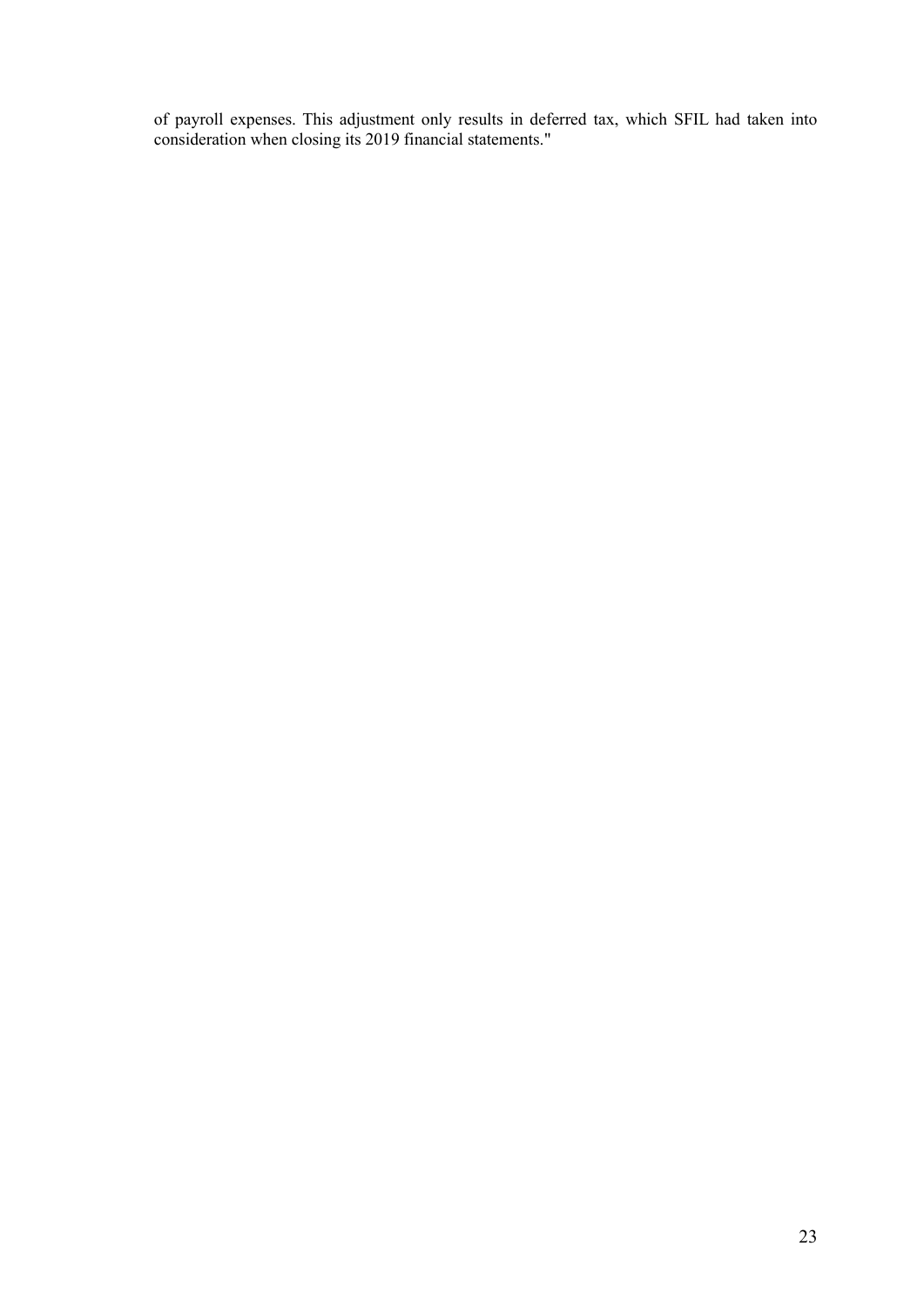#### **RECENT DEVELOPMENTS**

<span id="page-23-0"></span>The section entitled "**Recent Developments**" on pages 109 and 110 of the Base Prospectus is deleted and replaced as follows:

"No events impacting SFIL's financial situation occurred between the closing date and the management report date. The foreseeable impacts to date related to the war situation in Ukraine are limited for SFIL. SFIL does not have any exposure in Russia or Belarus. SFIL, has only one exposure in Ukraine, which as at 31 December 2021 represented an outstanding on the balance sheet of EUR 51.1 million and an offbalance sheet financing commitment of EUR 17.4 million. This exposure was granted as part of the export credit activity and is 100% guaranteed by the French Republic. SFIL is not, therefore, directly exposed to credit risk. This contract was the subject of a refinancing contract granted by CAFFIL which, in addition to the 100% credit insurance, benefits from the 100% guarantee granted by the French Republic known as the enhanced guarantee.

#### Debt securities amount

The amount of the debt securities issued by SFIL under its Programme increased by an amount of EUR 130 million between 1 January 2022 and 7 April 2022.

The amount of the debt securities issued by CAFFIL including the *Obligations Foncières* and the registered covered bonds issued decreased by an amount of EUR 601 million between 1 January 2022 and 7 April 2022.

The amount of SFIL Group's debt securities (including (i) the debt securities issued by SFIL under its Programme and (ii) the *Obligations Foncières* and the registered covered bonds issued by CAFFIL) decreased by an amount of EUR 471 million between 1 January 2022 and 7 April 2022."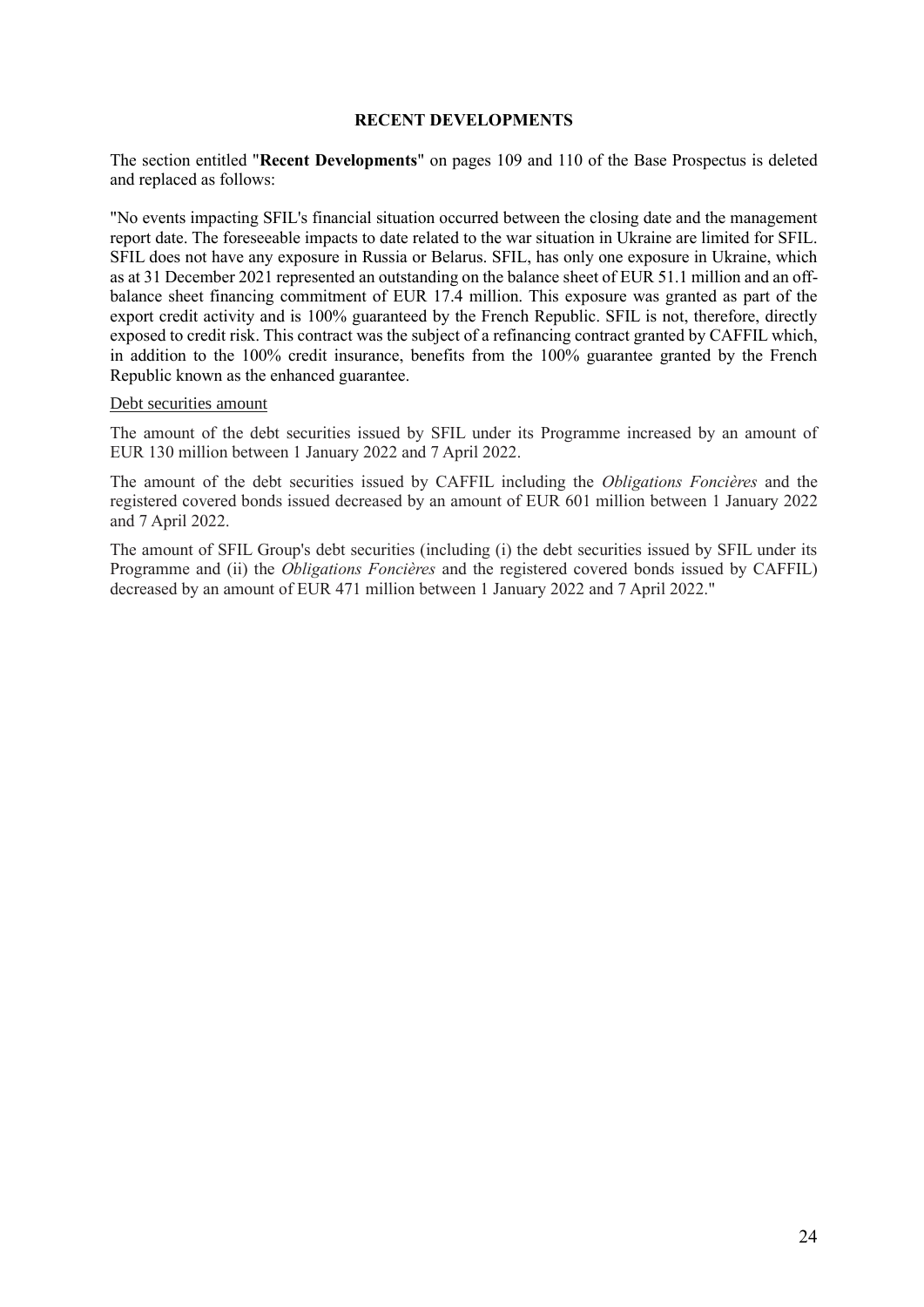#### **GENERAL INFORMATION**

<span id="page-24-0"></span>The section "**General Information**" on pages 153 to 157 of the Base Prospectus is amended as follows:

• The paragraph entitled "**2. Corporate authorisations**" on page 153 of the Base Prospectus is deleted and replaced as follows:

"The Issuer has obtained all necessary corporate and other consents, approvals and authorisations in France in connection with the update of the Programme.

Under French law, any drawdown of Notes under the Programme, to the extent that such Notes constitute *obligations*, requires the prior authorisation of the Board of Directors (*conseil d'administration*) of the Issuer which may delegate its powers to an authorised officer.

For this purpose, on 18 March 2022 the Board of Directors (*Conseil d'administration*) of the Issuer (i) authorised the issue of notes and assimilated debt securities (*obligations et titres assimilés*) up to  $63,000,000,000$  for a period of one year from 18 March 2022 and (ii) delegated, the power to issue such notes and assimilated debt securities (*obligations et titres assimilés*) (*x*) to Mr. Philippe Mills, *Directeur Général* of the Issuer, to Mr. Francois Laugier, *Directeur Général Adjoint* of the Issuer and to Mr. Florent Lecinq, *Directeur finance et marchés financiers* of the Issuer and (*y*) up to €1,000,000,000 per issue, to Mr. Olivier Eudes, *Directeur ALM et marchés financiers* of the Issuer, each with the capacity to act separately."

• The paragraph entitled "**5. Significant change in the Issuer's financial position or financial performance**" on page 154 of the Base Prospectus is deleted and replaced as follows:

"There has been no significant change in the financial position or financial performance of the Issuer since 31 December 2021 (being the date of its last financial period for which financial information has been published)."

• The paragraph entitled "**6. No material adverse change**" on page 154 of the Base Prospectus is deleted and replaced as follows:

"There has been no material adverse change in the prospects of the Issuer since 31 December 2021 (being the date of its last financial period for which financial information has been published and audited)."

• The paragraph entitled "**11. Auditors**" on page 155 of the Base Prospectus is deleted and replaced as follows:

"KPMG SA (Tour Eqho, 2, avenue Gambetta, 92066 Paris-La-Défense Cedex, France) and PricewaterhouseCoopers Audit (63, rue de Villiers, 92200 Neuilly sur Seine, France) are statutory auditors to the Issuer since 30 September 2020. They have audited and rendered unqualified audit opinions in their reports on the annual financial statements of the Issuer for the financial years ended 31 December 2020 and 31 December 2021.

The French auditors carry out their duties in accordance with the principles of *Compagnie Nationale des Commissaires aux Comptes* (CNCC)."